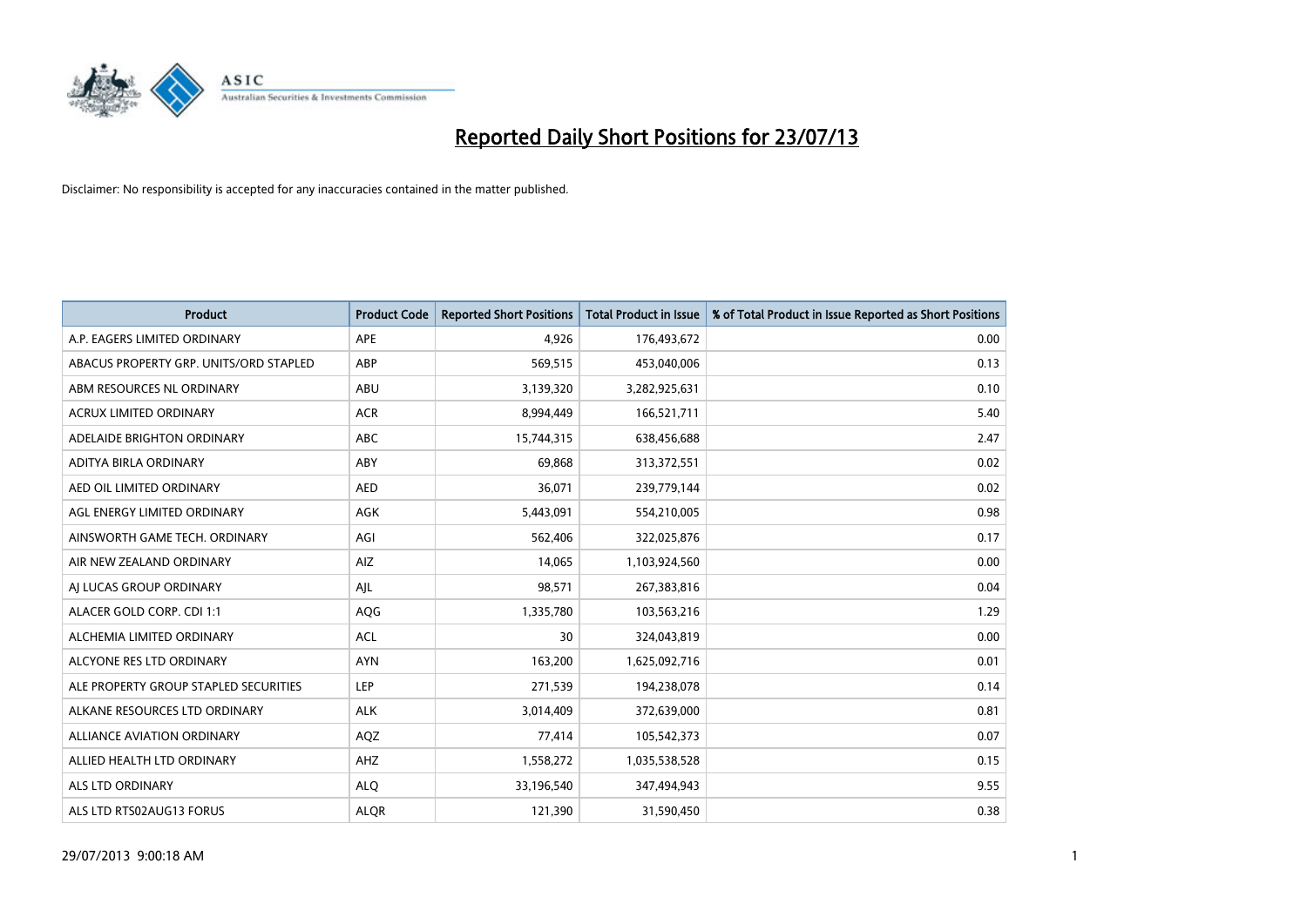

| <b>Product</b>                          | <b>Product Code</b> | <b>Reported Short Positions</b> | <b>Total Product in Issue</b> | % of Total Product in Issue Reported as Short Positions |
|-----------------------------------------|---------------------|---------------------------------|-------------------------------|---------------------------------------------------------|
| ALTIUM LIMITED ORDINARY                 | <b>ALU</b>          | 3,282                           | 110,066,602                   | 0.00                                                    |
| ALTONA MINING LTD ORDINARY              | <b>AOH</b>          | 288,101                         | 528,992,704                   | 0.05                                                    |
| ALUMINA LIMITED ORDINARY                | AWC                 | 197, 157, 507                   | 2,806,225,615                 | 7.03                                                    |
| AMALGAMATED HOLDINGS ORDINARY           | AHD                 | 4,434                           | 157,759,109                   | 0.00                                                    |
| AMCOM TELECOMM, ORDINARY                | AMM                 | 1,734,270                       | 244,557,101                   | 0.71                                                    |
| AMCOR LIMITED ORDINARY                  | AMC                 | 3,766,937                       | 1,206,684,923                 | 0.31                                                    |
| AMP LIMITED ORDINARY                    | AMP                 | 22,998,367                      | 2,944,564,649                 | 0.78                                                    |
| AMPELLA MINING ORDINARY                 | AMX                 | 365,381                         | 248,000,493                   | 0.15                                                    |
| ANGLOGOLD ASHANTI CDI 5:1               | AGG                 | 1,000                           | 89,207,765                    | 0.00                                                    |
| ANSELL LIMITED ORDINARY                 | <b>ANN</b>          | 10,974,913                      | 130,617,963                   | 8.40                                                    |
| ANTARES ENERGY LTD ORDINARY             | AZZ                 | 369,472                         | 255,000,000                   | 0.14                                                    |
| ANZ BANKING GRP LTD ORDINARY            | ANZ                 | 12,977,434                      | 2,743,487,440                 | 0.47                                                    |
| APA GROUP STAPLED SECURITIES            | APA                 | 10,599,661                      | 835,750,807                   | 1.27                                                    |
| APN NEWS & MEDIA ORDINARY               | <b>APN</b>          | 18,232,777                      | 661,526,586                   | 2.76                                                    |
| AQUARIUS PLATINUM. ORDINARY             | <b>AOP</b>          | 9,660,815                       | 486,851,336                   | 1.98                                                    |
| AQUILA RESOURCES ORDINARY               | <b>AQA</b>          | 14,872,505                      | 411,804,442                   | 3.61                                                    |
| ARAFURA RESOURCE LTD ORDINARY           | ARU                 | 8,367                           | 441,270,644                   | 0.00                                                    |
| ARB CORPORATION ORDINARY                | ARP                 | 472,215                         | 72,481,302                    | 0.65                                                    |
| ARDENT LEISURE GROUP STAPLED SECURITIES | AAD                 | 4,835,800                       | 397,803,987                   | 1.22                                                    |
| ARENA REIT ORDINARY UNITS               | <b>ARF</b>          | 1,091,670                       | 206,342,963                   | 0.53                                                    |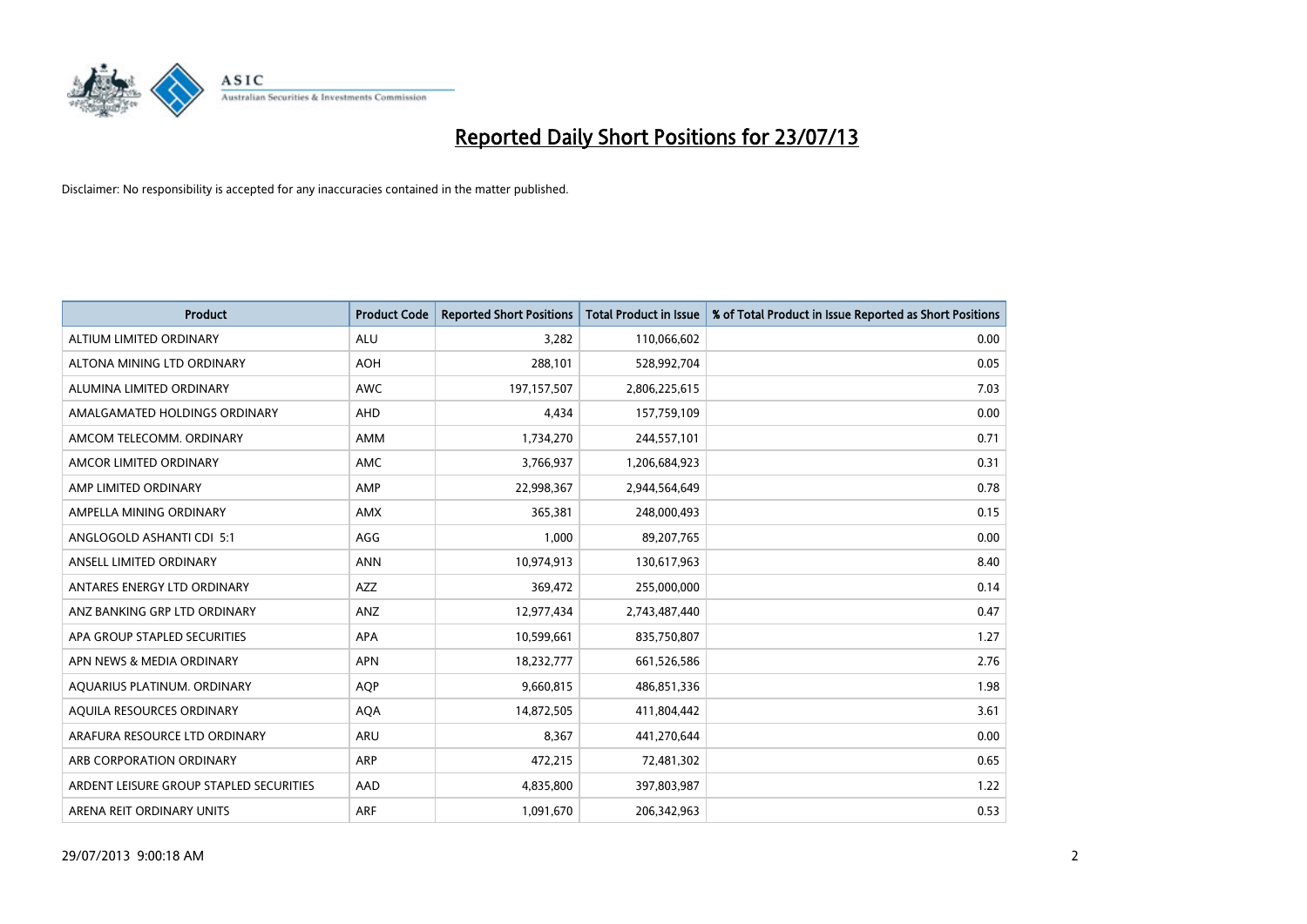

| Product                                   | <b>Product Code</b> | <b>Reported Short Positions</b> | <b>Total Product in Issue</b> | % of Total Product in Issue Reported as Short Positions |
|-------------------------------------------|---------------------|---------------------------------|-------------------------------|---------------------------------------------------------|
| ARISTOCRAT LEISURE ORDINARY               | <b>ALL</b>          | 7,756,458                       | 551,418,047                   | 1.41                                                    |
| ARRIUM LTD ORDINARY                       | <b>ARI</b>          | 30,847,488                      | 1,355,433,903                 | 2.28                                                    |
| ASCIANO LIMITED ORDINARY                  | <b>AIO</b>          | 17,731,284                      | 975,385,664                   | 1.82                                                    |
| ASG GROUP LIMITED ORDINARY                | ASZ                 | 1,597,031                       | 206,720,839                   | 0.77                                                    |
| ASPEN GROUP ORD/UNITS STAPLED             | <b>APZ</b>          | 268,504                         | 1,192,665,422                 | 0.02                                                    |
| ASTRO JAP PROP GROUP STAPLED US PROHIBIT. | AJA                 | 5,981                           | 67,211,752                    | 0.01                                                    |
| ASX LIMITED ORDINARY                      | ASX                 | 2,308,756                       | 193,595,162                   | 1.19                                                    |
| ATLAS IRON LIMITED ORDINARY               | <b>AGO</b>          | 34,588,805                      | 909,718,409                   | 3.80                                                    |
| AUCKLAND INTERNATION ORDINARY             | AIA                 | 6,000                           | 1,322,564,489                 | 0.00                                                    |
| <b>AURIZON HOLDINGS LTD ORDINARY</b>      | <b>AZI</b>          | 3,173,573                       | 2,137,284,503                 | 0.15                                                    |
| AURORA OIL & GAS ORDINARY                 | <b>AUT</b>          | 7,170,672                       | 447,885,778                   | 1.60                                                    |
| <b>AUSDRILL LIMITED ORDINARY</b>          | <b>ASL</b>          | 21,679,909                      | 312,277,224                   | 6.94                                                    |
| AUSENCO LIMITED ORDINARY                  | AAX                 | 1,483,432                       | 123,527,574                   | 1.20                                                    |
| <b>AUSTAL LIMITED ORDINARY</b>            | ASB                 | 257,886                         | 346,007,639                   | 0.07                                                    |
| AUSTBROKERS HOLDINGS ORDINARY             | <b>AUB</b>          | 30,719                          | 58,148,980                    | 0.05                                                    |
| AUSTIN ENGINEERING ORDINARY               | ANG                 | 318,478                         | 73,164,403                    | 0.44                                                    |
| AUSTRALAND PROPERTY STAPLED SECURITY      | <b>ALZ</b>          | 993,201                         | 578,324,670                   | 0.17                                                    |
| AUSTRALIAN AGRICULT. ORDINARY             | AAC                 | 2,649,594                       | 313,113,358                   | 0.85                                                    |
| <b>AUSTRALIAN EDUCATION UNITS</b>         | <b>AEU</b>          | 10,000                          | 175,465,397                   | 0.01                                                    |
| AUSTRALIAN INFR LTD ORDINARY              | <b>AIX</b>          | 30,427                          | 620,733,944                   | 0.00                                                    |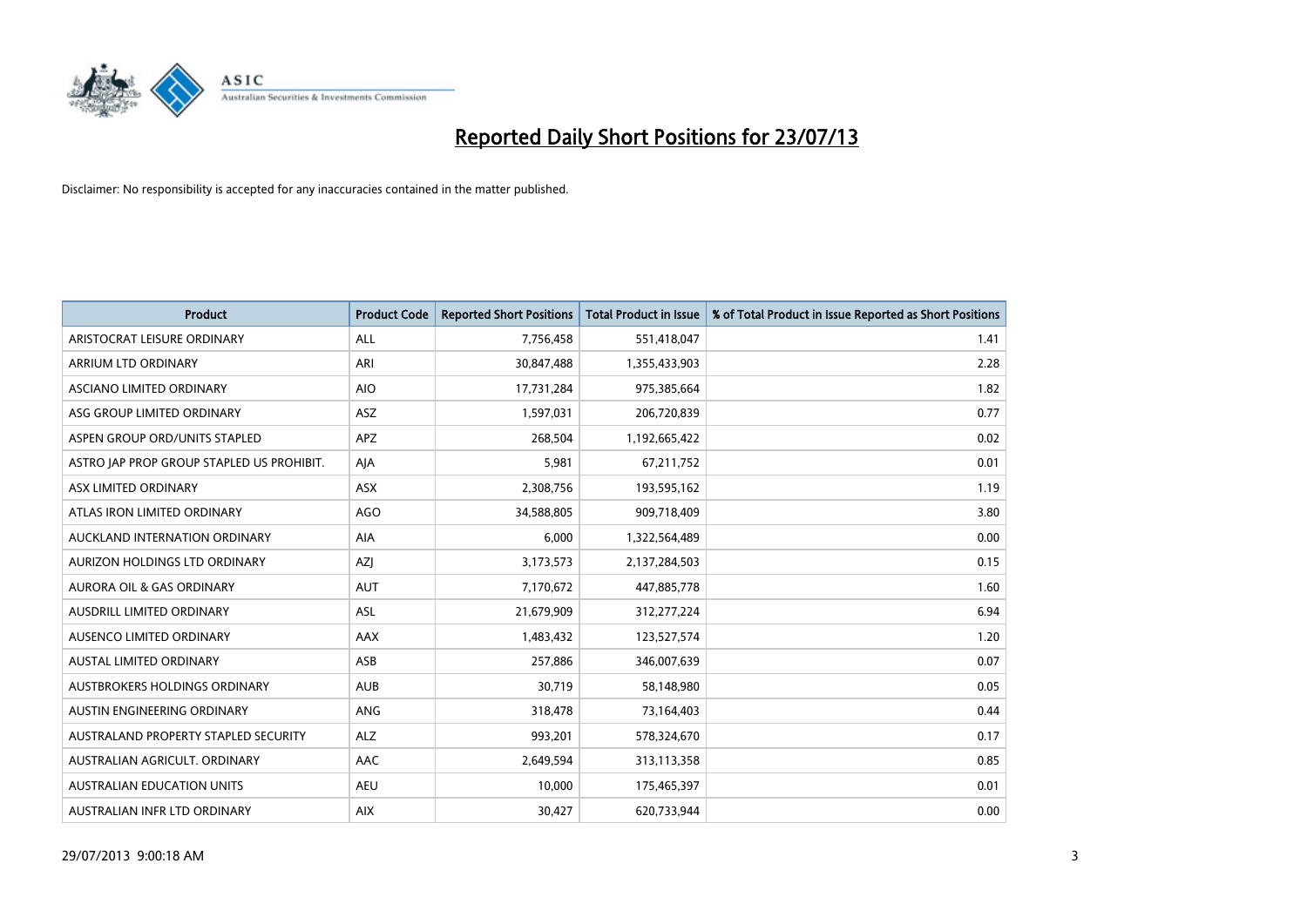

| <b>Product</b>                         | <b>Product Code</b> | <b>Reported Short Positions</b> | <b>Total Product in Issue</b> | % of Total Product in Issue Reported as Short Positions |
|----------------------------------------|---------------------|---------------------------------|-------------------------------|---------------------------------------------------------|
| AUSTRALIAN PHARM, ORDINARY             | API                 | 314,287                         | 488,115,883                   | 0.06                                                    |
| AUTOMOTIVE HOLDINGS ORDINARY           | AHE                 | 947,318                         | 260,579,682                   | 0.36                                                    |
| AVIENNINGS LIMITED ORDINARY            | <b>AVJ</b>          | 2,191,391                       | 384,423,851                   | 0.57                                                    |
| AWE LIMITED ORDINARY                   | AWE                 | 1,279,940                       | 522,116,985                   | 0.25                                                    |
| <b>BANDANNA ENERGY ORDINARY</b>        | <b>BND</b>          | 23,396,345                      | 528,481,199                   | 4.43                                                    |
| BANK OF QUEENSLAND. ORDINARY           | <b>BOO</b>          | 7,542,372                       | 319,809,993                   | 2.36                                                    |
| <b>BASE RES LIMITED ORDINARY</b>       | <b>BSE</b>          | 3,947,111                       | 561,840,029                   | 0.70                                                    |
| BATHURST RES NZ LTD ORDINARY           | <b>BRL</b>          | 42,588,401                      | 699,247,997                   | 6.09                                                    |
| BC IRON LIMITED ORDINARY               | <b>BCI</b>          | 388,355                         | 123,453,630                   | 0.31                                                    |
| BEACH ENERGY LIMITED ORDINARY          | <b>BPT</b>          | 22,839,327                      | 1,269,399,183                 | 1.80                                                    |
| BEADELL RESOURCE LTD ORDINARY          | <b>BDR</b>          | 63,801,164                      | 788,277,280                   | 8.09                                                    |
| <b>BEGA CHEESE LTD ORDINARY</b>        | <b>BGA</b>          | 48,918                          | 151,866,050                   | 0.03                                                    |
| BENDIGO AND ADELAIDE ORDINARY          | <b>BEN</b>          | 13,158,000                      | 407,197,451                   | 3.23                                                    |
| BERKELEY RESOURCES ORDINARY            | <b>BKY</b>          | 595,652                         | 179,393,323                   | 0.33                                                    |
| <b>BHP BILLITON LIMITED ORDINARY</b>   | <b>BHP</b>          | 8,791,176                       | 3,211,691,105                 | 0.27                                                    |
| <b>BILLABONG ORDINARY</b>              | <b>BBG</b>          | 18,265,377                      | 478,944,292                   | 3.81                                                    |
| <b>BLACKMORES LIMITED ORDINARY</b>     | <b>BKL</b>          | 5,167                           | 16,973,764                    | 0.03                                                    |
| BLACKTHORN RESOURCES ORD US PROHIBITED | <b>BTR</b>          | 414,336                         | 164,285,950                   | 0.25                                                    |
| <b>BLUESCOPE STEEL LTD ORDINARY</b>    | <b>BSL</b>          | 4,037,863                       | 558,243,305                   | 0.72                                                    |
| <b>BOART LONGYEAR ORDINARY</b>         | <b>BLY</b>          | 39,196,784                      | 461,163,412                   | 8.50                                                    |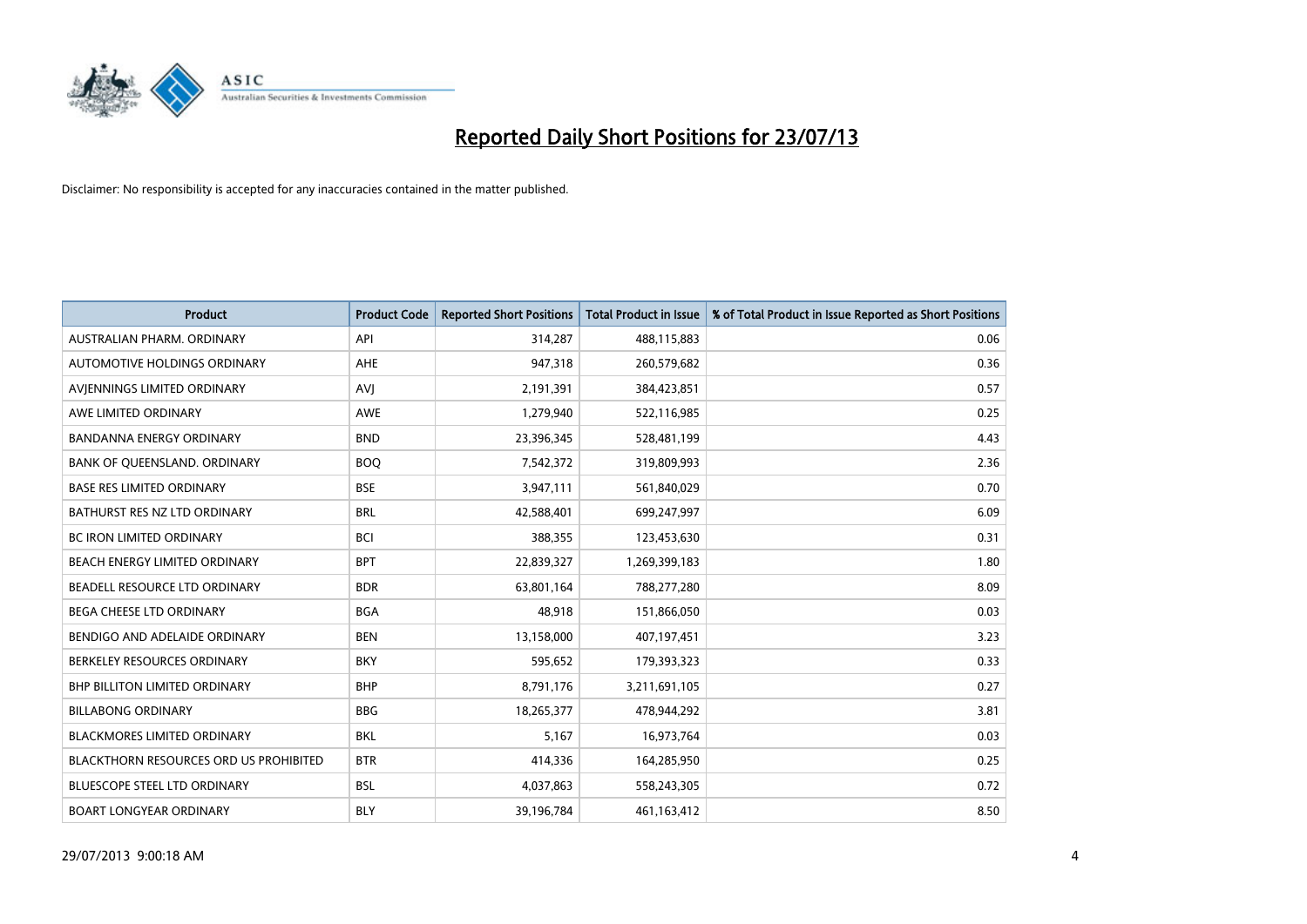

| <b>Product</b>                      | <b>Product Code</b> | <b>Reported Short Positions</b> | <b>Total Product in Issue</b> | % of Total Product in Issue Reported as Short Positions |
|-------------------------------------|---------------------|---------------------------------|-------------------------------|---------------------------------------------------------|
| <b>BORAL LIMITED, ORDINARY</b>      | <b>BLD</b>          | 48,633,666                      | 774,000,641                   | 6.28                                                    |
| <b>BRADKEN LIMITED ORDINARY</b>     | <b>BKN</b>          | 14,856,506                      | 169,240,662                   | 8.78                                                    |
| <b>BRAMBLES LIMITED ORDINARY</b>    | <b>BXB</b>          | 2,268,529                       | 1,557,418,757                 | 0.15                                                    |
| BREVILLE GROUP LTD ORDINARY         | <b>BRG</b>          | 6,419,314                       | 130,095,322                   | 4.93                                                    |
| <b>BRICKWORKS LIMITED ORDINARY</b>  | <b>BKW</b>          | 6,121                           | 147,818,132                   | 0.00                                                    |
| <b>BROCKMAN MINING LTD ORDINARY</b> | <b>BCK</b>          | 90,995                          | 7,894,482,131                 | 0.00                                                    |
| BT INVESTMENT MNGMNT ORDINARY       | <b>BTT</b>          | 62,900                          | 278,100,237                   | 0.02                                                    |
| BUCCANEER ENERGY LTD ORDINARY       | <b>BCC</b>          | 500,000                         | 2,398,671,956                 | 0.02                                                    |
| <b>BURU ENERGY ORDINARY</b>         | <b>BRU</b>          | 16,387,774                      | 274,036,429                   | 5.98                                                    |
| <b>BWP TRUST ORDINARY UNITS</b>     | <b>BWP</b>          | 6,156,742                       | 537,753,954                   | 1.14                                                    |
| CABCHARGE AUSTRALIA ORDINARY        | CAB                 | 11,542,329                      | 120,430,683                   | 9.58                                                    |
| <b>CALTEX AUSTRALIA ORDINARY</b>    | <b>CTX</b>          | 1,996,989                       | 270,000,000                   | 0.74                                                    |
| CAPE LAMBERT RES LTD ORDINARY       | <b>CFE</b>          | 19,764                          | 679,691,942                   | 0.00                                                    |
| CARABELLA RES LTD ORDINARY          | <b>CLR</b>          | 100,000                         | 152,361,547                   | 0.07                                                    |
| <b>CARBON ENERGY ORDINARY</b>       | <b>CNX</b>          | 4,533                           | 786,889,705                   | 0.00                                                    |
| CARDNO LIMITED ORDINARY             | CDD                 | 11,122,231                      | 143,726,327                   | 7.74                                                    |
| <b>CARINDALE PROPERTY UNIT</b>      | <b>CDP</b>          | 1,208                           | 70,000,000                    | 0.00                                                    |
| CARNARVON PETROLEUM ORDINARY        | <b>CVN</b>          | 39,246                          | 934,109,501                   | 0.00                                                    |
| CARSALES.COM LTD ORDINARY           | <b>CRZ</b>          | 2,174,681                       | 236,201,964                   | 0.92                                                    |
| CASH CONVERTERS ORDINARY            | CCV                 | 3,000,399                       | 423,861,025                   | 0.71                                                    |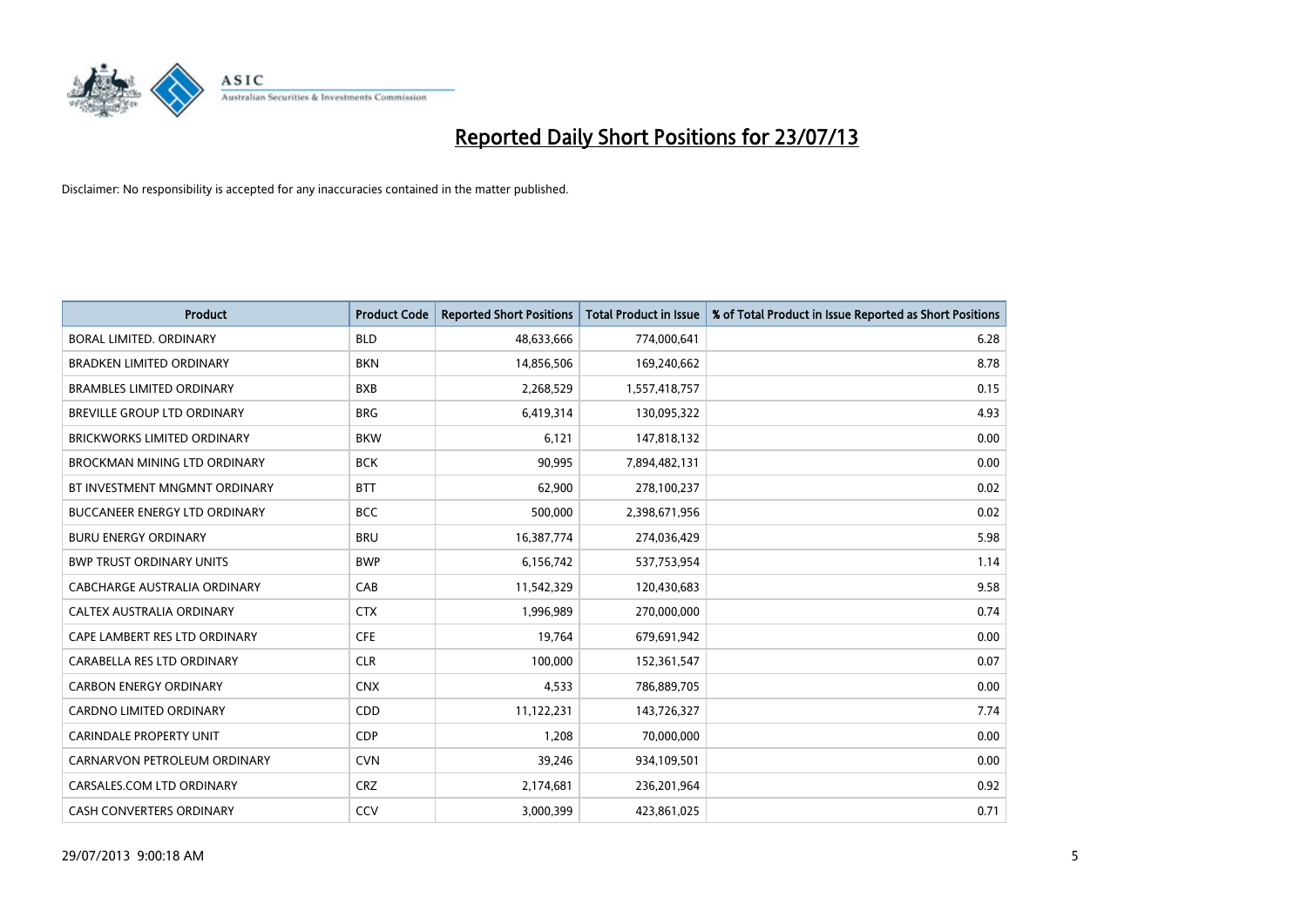

| <b>Product</b>                          | <b>Product Code</b> | <b>Reported Short Positions</b> | <b>Total Product in Issue</b> | % of Total Product in Issue Reported as Short Positions |
|-----------------------------------------|---------------------|---------------------------------|-------------------------------|---------------------------------------------------------|
| CEDAR WOODS PROP. ORDINARY              | <b>CWP</b>          | 58,960                          | 73,359,551                    | 0.08                                                    |
| CENTAURUS METALS LTD ORDINARY           | <b>CTM</b>          | 58,000                          | 195,747,919                   | 0.03                                                    |
| CENTRAL PETROLEUM ORDINARY              | <b>CTP</b>          | 763,303                         | 1,440,078,845                 | 0.05                                                    |
| CERAMIC FUEL CELLS ORDINARY             | <b>CFU</b>          | 400,685                         | 1,591,941,620                 | 0.03                                                    |
| CFS RETAIL TRUST GRP STAPLED SECURITIES | <b>CFX</b>          | 62,063,539                      | 2,828,495,659                 | 2.19                                                    |
| CHALLENGER DIV.PRO. STAPLED UNITS       | <b>CDI</b>          | 44,132                          | 214,101,013                   | 0.02                                                    |
| <b>CHALLENGER LIMITED ORDINARY</b>      | <b>CGF</b>          | 2,754,481                       | 530,862,585                   | 0.52                                                    |
| CHANDLER MACLEOD LTD ORDINARY           | <b>CMG</b>          | 290,496                         | 469,679,390                   | 0.06                                                    |
| CHARTER HALL GROUP STAPLED US PROHIBIT. | <b>CHC</b>          | 347,917                         | 302,262,312                   | 0.12                                                    |
| <b>CHARTER HALL RETAIL UNITS</b>        | <b>CQR</b>          | 3,283,798                       | 337,582,974                   | 0.97                                                    |
| CHORUS LIMITED ORDINARY                 | <b>CNU</b>          | 66,584                          | 389,299,049                   | 0.02                                                    |
| CITIGOLD CORP LTD ORDINARY              | <b>CTO</b>          | 153,427                         | 1,352,907,765                 | 0.01                                                    |
| <b>CLOUGH LIMITED ORDINARY</b>          | <b>CLO</b>          | 6,990,808                       | 777,090,670                   | 0.90                                                    |
| COAL OF AFRICA LTD ORDINARY             | <b>CZA</b>          | 99,926                          | 1,048,368,613                 | 0.01                                                    |
| COALSPUR MINES LTD ORDINARY             | <b>CPL</b>          | 9,810,394                       | 641,244,435                   | 1.53                                                    |
| COCA-COLA AMATIL ORDINARY               | <b>CCL</b>          | 10,505,664                      | 763,590,249                   | 1.38                                                    |
| COCHLEAR LIMITED ORDINARY               | <b>COH</b>          | 4,548,890                       | 57,040,932                    | 7.97                                                    |
| <b>COCKATOO COAL ORDINARY</b>           | <b>COK</b>          | 9,326,798                       | 1,021,101,465                 | 0.91                                                    |
| <b>CODAN LIMITED ORDINARY</b>           | <b>CDA</b>          | 609,083                         | 176,926,104                   | 0.34                                                    |
| <b>COFFEY INTERNATIONAL ORDINARY</b>    | <b>COF</b>          | 41,002                          | 255,833,165                   | 0.02                                                    |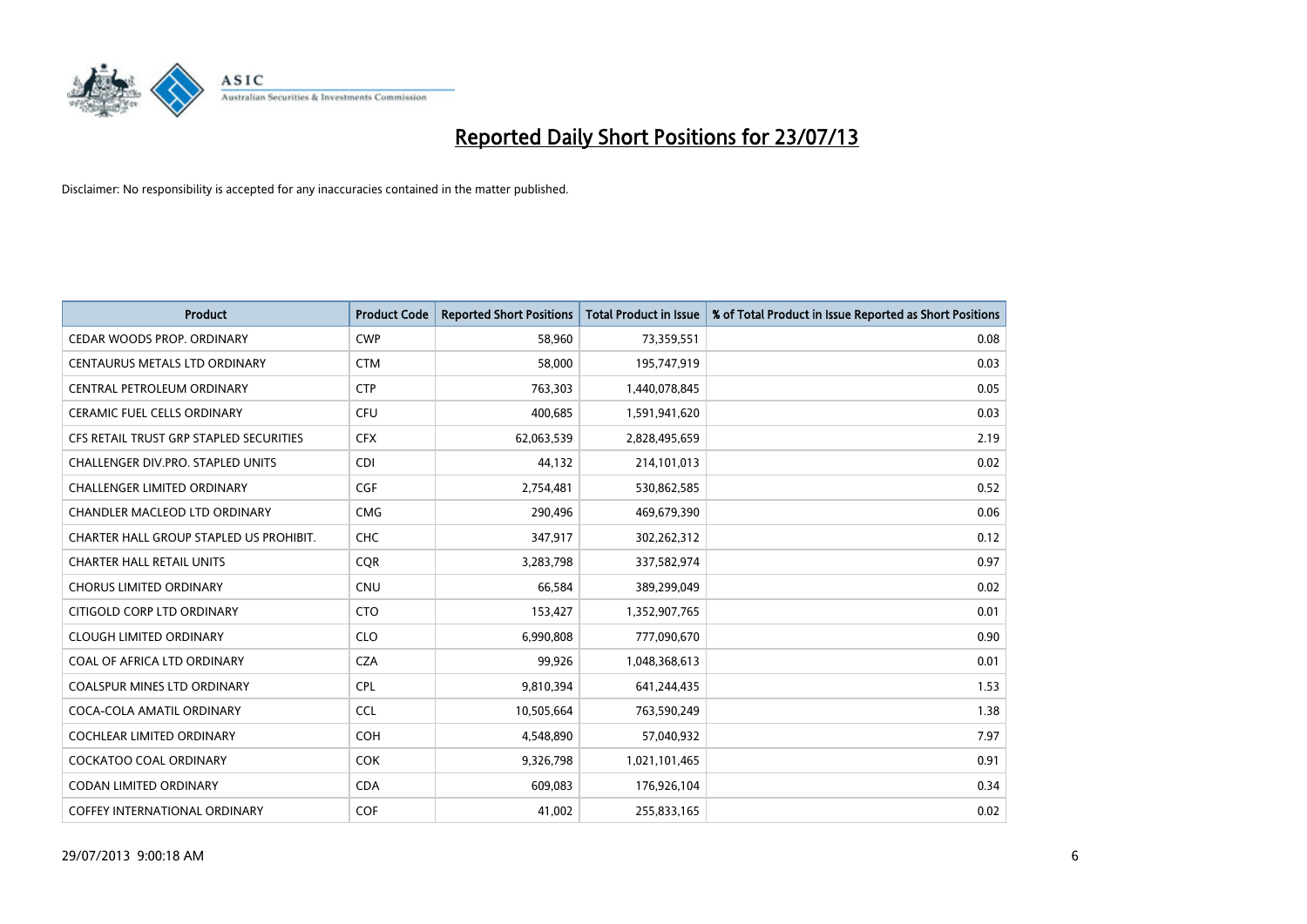

| <b>Product</b>                          | <b>Product Code</b> | <b>Reported Short Positions</b> | <b>Total Product in Issue</b> | % of Total Product in Issue Reported as Short Positions |
|-----------------------------------------|---------------------|---------------------------------|-------------------------------|---------------------------------------------------------|
| <b>COLLINS FOODS LTD ORDINARY</b>       | <b>CKF</b>          | 532,908                         | 93,000,003                    | 0.57                                                    |
| COMMONWEALTH BANK, ORDINARY             | <b>CBA</b>          | 12,723,229                      | 1,611,928,836                 | 0.79                                                    |
| <b>COMMONWEALTH PROP ORDINARY UNITS</b> | <b>CPA</b>          | 47,605,846                      | 2,347,003,413                 | 2.03                                                    |
| <b>COMPASS RESOURCES ORDINARY</b>       | <b>CMR</b>          | 7,472                           | 1,403,744,100                 | 0.00                                                    |
| <b>COMPUTERSHARE LTD ORDINARY</b>       | <b>CPU</b>          | 7,469,908                       | 556,203,079                   | 1.34                                                    |
| <b>CORP TRAVEL LIMITED ORDINARY</b>     | <b>CTD</b>          | 204,972                         | 78,081,184                    | 0.26                                                    |
| <b>CREDIT CORP GROUP ORDINARY</b>       | <b>CCP</b>          | 47,535                          | 45,932,899                    | 0.10                                                    |
| <b>CROMWELL PROP STAPLED SECURITIES</b> | <b>CMW</b>          | 609,685                         | 1,713,721,456                 | 0.04                                                    |
| <b>CROWN LIMITED ORDINARY</b>           | <b>CWN</b>          | 3,236,590                       | 728,394,185                   | 0.44                                                    |
| <b>CSG LIMITED ORDINARY</b>             | <b>CSV</b>          | 211,543                         | 278,155,477                   | 0.08                                                    |
| <b>CSL LIMITED ORDINARY</b>             | <b>CSL</b>          | 1,503,563                       | 487,091,966                   | 0.31                                                    |
| <b>CSR LIMITED ORDINARY</b>             | <b>CSR</b>          | 35,929,059                      | 506,000,315                   | 7.10                                                    |
| <b>CUDECO LIMITED ORDINARY</b>          | CDU                 | 6,737,133                       | 205,017,174                   | 3.29                                                    |
| DART ENERGY LTD ORDINARY                | <b>DTE</b>          | 14,671,046                      | 878,789,752                   | 1.67                                                    |
| DATA#3 LIMITED ORDINARY                 | <b>DTL</b>          | 117,076                         | 153,974,950                   | 0.08                                                    |
| DAVID JONES LIMITED ORDINARY            | <b>DIS</b>          | 59,548,949                      | 535,002,401                   | 11.13                                                   |
| DECMIL GROUP LIMITED ORDINARY           | <b>DCG</b>          | 4,256,387                       | 168,203,219                   | 2.53                                                    |
| DEEP YELLOW LIMITED ORDINARY            | <b>DYL</b>          | 100,002                         | 1,562,794,247                 | 0.01                                                    |
| DEXUS PROPERTY GROUP STAPLED UNITS      | <b>DXS</b>          | 13,967,964                      | 4,701,957,390                 | 0.30                                                    |
| DISCOVERY METALS LTD ORDINARY           | <b>DML</b>          | 12,114,784                      | 486,986,451                   | 2.49                                                    |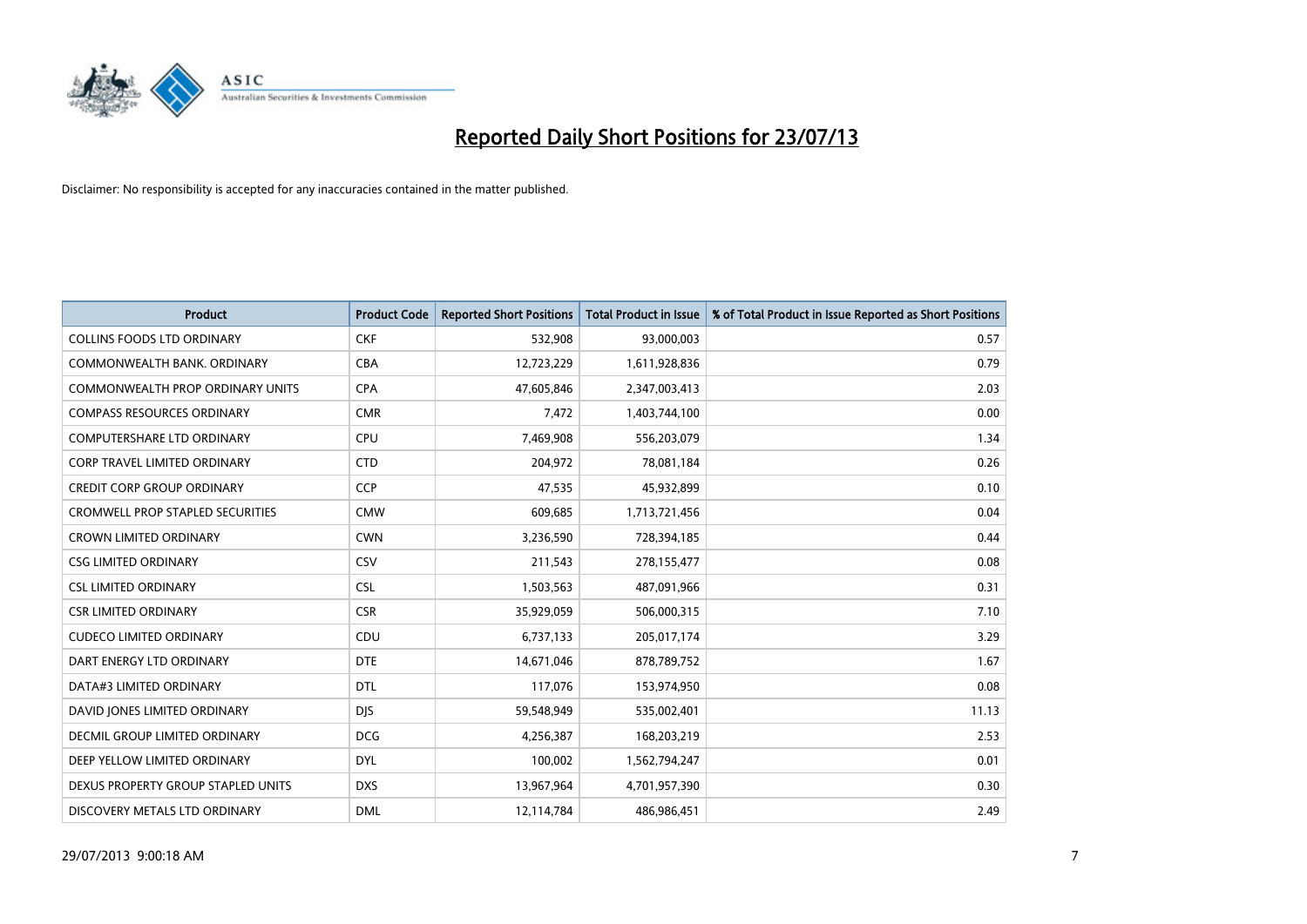

| <b>Product</b>                       | <b>Product Code</b> | <b>Reported Short Positions</b> | <b>Total Product in Issue</b> | % of Total Product in Issue Reported as Short Positions |
|--------------------------------------|---------------------|---------------------------------|-------------------------------|---------------------------------------------------------|
| DOMINO PIZZA ENTERPR ORDINARY        | <b>DMP</b>          | 313,737                         | 70,192,674                    | 0.45                                                    |
| DORAY MINERALS LTD ORDINARY          | <b>DRM</b>          | 57,921                          | 141,866,768                   | 0.04                                                    |
| DOWNER EDI LIMITED ORDINARY          | <b>DOW</b>          | 8,406,273                       | 433,409,429                   | 1.94                                                    |
| DRILLSEARCH ENERGY ORDINARY          | <b>DLS</b>          | 16,173,938                      | 427,753,371                   | 3.78                                                    |
| DUET GROUP STAPLED US PROHIBIT.      | <b>DUE</b>          | 2,105,957                       | 1,169,314,842                 | 0.18                                                    |
| <b>DULUXGROUP LIMITED ORDINARY</b>   | <b>DLX</b>          | 5,173,348                       | 377,019,430                   | 1.37                                                    |
| <b>DWS LTD ORDINARY</b>              | <b>DWS</b>          | 464,650                         | 132,362,763                   | 0.35                                                    |
| ECHO ENTERTAINMENT ORDINARY          | <b>EGP</b>          | 2,528,821                       | 825,672,730                   | 0.31                                                    |
| <b>ELDERS LIMITED ORDINARY</b>       | <b>ELD</b>          | 18,246,298                      | 448,598,480                   | 4.07                                                    |
| ELEMENTAL MINERALS ORDINARY          | <b>ELM</b>          | 5,100                           | 288,587,228                   | 0.00                                                    |
| ELEMENTOS LIMITED ORDINARY           | ELT                 | 16                              | 163,071,447                   | 0.00                                                    |
| <b>EMECO HOLDINGS ORDINARY</b>       | <b>EHL</b>          | 14,295,156                      | 599,675,707                   | 2.38                                                    |
| <b>ENDEAVOUR MIN CORP CDI 1:1</b>    | <b>EVR</b>          | 165,489                         | 117,754,189                   | 0.14                                                    |
| <b>ENERGY RESOURCES ORDINARY 'A'</b> | ERA                 | 9,697,390                       | 517,725,062                   | 1.87                                                    |
| <b>ENERGY WORLD CORPOR, ORDINARY</b> | <b>EWC</b>          | 24,904,760                      | 1,734,166,672                 | 1.44                                                    |
| <b>ENVESTRA LIMITED ORDINARY</b>     | <b>ENV</b>          | 10,392,835                      | 1,796,808,474                 | 0.58                                                    |
| EQUATORIAL RES LTD ORDINARY          | EQX                 | 8                               | 121,885,353                   | 0.00                                                    |
| ERM POWER LIMITED ORDINARY           | EPW                 | 387,400                         | 207,499,601                   | 0.19                                                    |
| <b>ESERVGLOBAL LIMITED ORDINARY</b>  | ESV                 | 425,132                         | 249,045,997                   | 0.17                                                    |
| EVOLUTION MINING LTD ORDINARY        | <b>EVN</b>          | 29,325,165                      | 708,092,989                   | 4.14                                                    |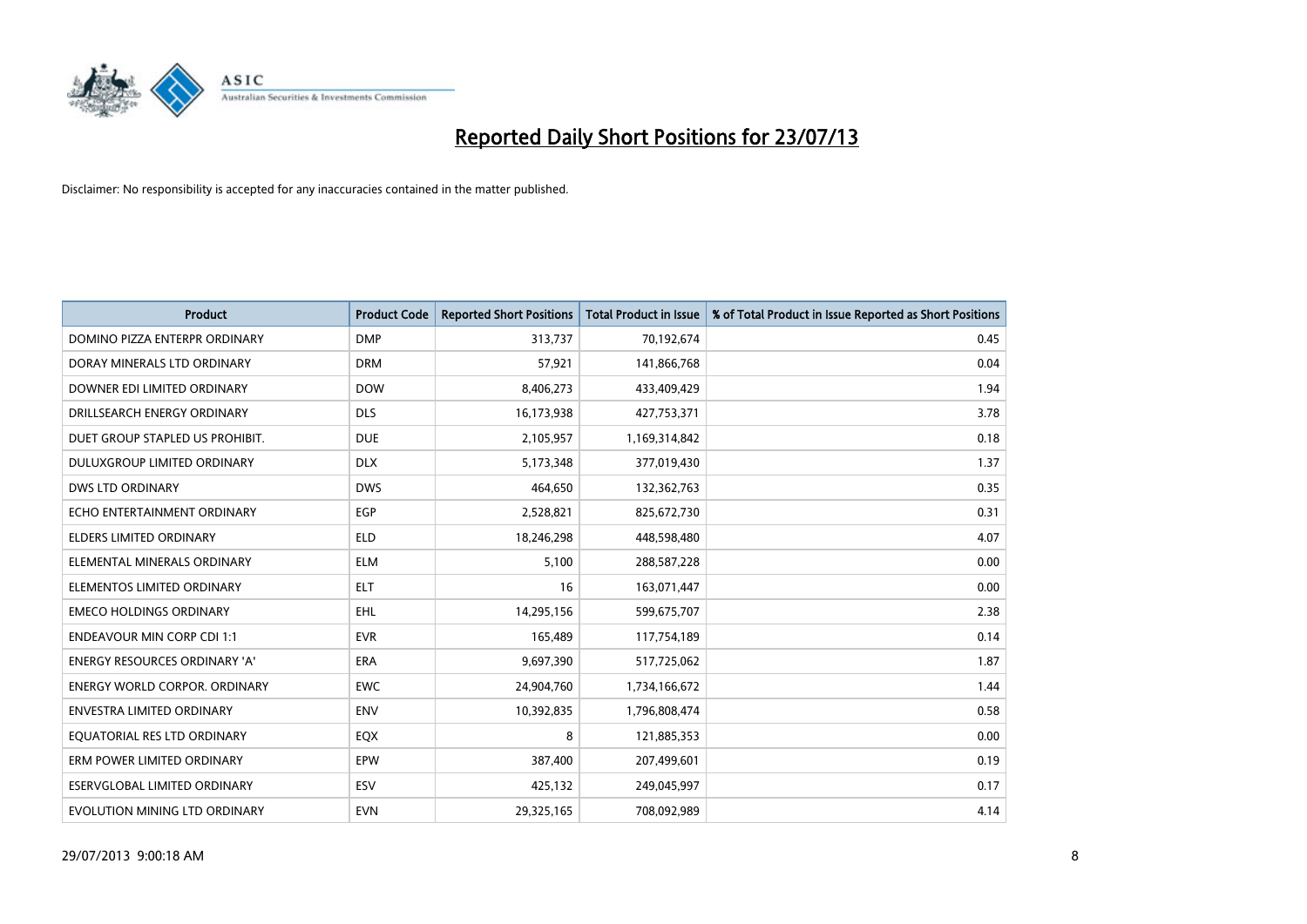

| <b>Product</b>                         | <b>Product Code</b> | <b>Reported Short Positions</b> | <b>Total Product in Issue</b> | % of Total Product in Issue Reported as Short Positions |
|----------------------------------------|---------------------|---------------------------------|-------------------------------|---------------------------------------------------------|
| FAIRFAX MEDIA LTD ORDINARY             | <b>FXJ</b>          | 393,469,580                     | 2,351,955,725                 | 16.73                                                   |
| <b>FANTASTIC HOLDINGS ORDINARY</b>     | <b>FAN</b>          | 37,444                          | 103,068,398                   | 0.04                                                    |
| <b>FAR LTD ORDINARY</b>                | <b>FAR</b>          | 25,173,124                      | 2,499,846,742                 | 1.01                                                    |
| FEDERATION CNTRES ORD/UNIT STAPLED SEC | <b>FDC</b>          | 3,852,774                       | 1,427,641,565                 | 0.27                                                    |
| FINBAR GROUP LIMITED ORDINARY          | <b>FRI</b>          | 8,519                           | 218,006,169                   | 0.00                                                    |
| FISHER & PAYKEL H. ORDINARY            | <b>FPH</b>          | 114,998                         | 546,516,328                   | 0.02                                                    |
| FKP PROPERTY GROUP STAPLED SECURITIES  | <b>FKP</b>          | 8,030,388                       | 321,578,705                   | 2.50                                                    |
| FLEETWOOD CORP ORDINARY                | <b>FWD</b>          | 2,278,126                       | 60,522,619                    | 3.76                                                    |
| FLETCHER BUILDING ORDINARY             | <b>FBU</b>          | 3,331,311                       | 686,096,427                   | 0.49                                                    |
| FLEXIGROUP LIMITED ORDINARY            | <b>FXL</b>          | 5,652                           | 301,655,394                   | 0.00                                                    |
| <b>FLIGHT CENTRE ORDINARY</b>          | <b>FLT</b>          | 12,298,910                      | 100,426,726                   | 12.25                                                   |
| FLINDERS MINES LTD ORDINARY            | <b>FMS</b>          | 3,742,476                       | 1,821,300,404                 | 0.21                                                    |
| <b>FOCUS MINERALS LTD ORDINARY</b>     | <b>FML</b>          | 28,603,455                      | 9,137,375,877                 | 0.31                                                    |
| <b>FORGE GROUP LIMITED ORDINARY</b>    | FGE                 | 1,052,315                       | 86,169,014                    | 1.22                                                    |
| FORTESCUE METALS GRP ORDINARY          | <b>FMG</b>          | 175,115,500                     | 3,113,798,659                 | 5.62                                                    |
| <b>G.U.D. HOLDINGS ORDINARY</b>        | GUD                 | 5,263,511                       | 71,341,319                    | 7.38                                                    |
| <b>G8 EDUCATION LIMITED ORDINARY</b>   | <b>GEM</b>          | 2,981,693                       | 273,190,260                   | 1.09                                                    |
| <b>GALAXY RESOURCES ORDINARY</b>       | GXY                 | 3,954,392                       | 584,355,501                   | 0.68                                                    |
| <b>GBM RSOURCES LTD ORDINARY</b>       | GBZ                 | 50,000                          | 327,415,003                   | 0.02                                                    |
| <b>GENETIC TECHNOLOGIES ORDINARY</b>   | GTG                 | 69,000                          | 475,471,819                   | 0.01                                                    |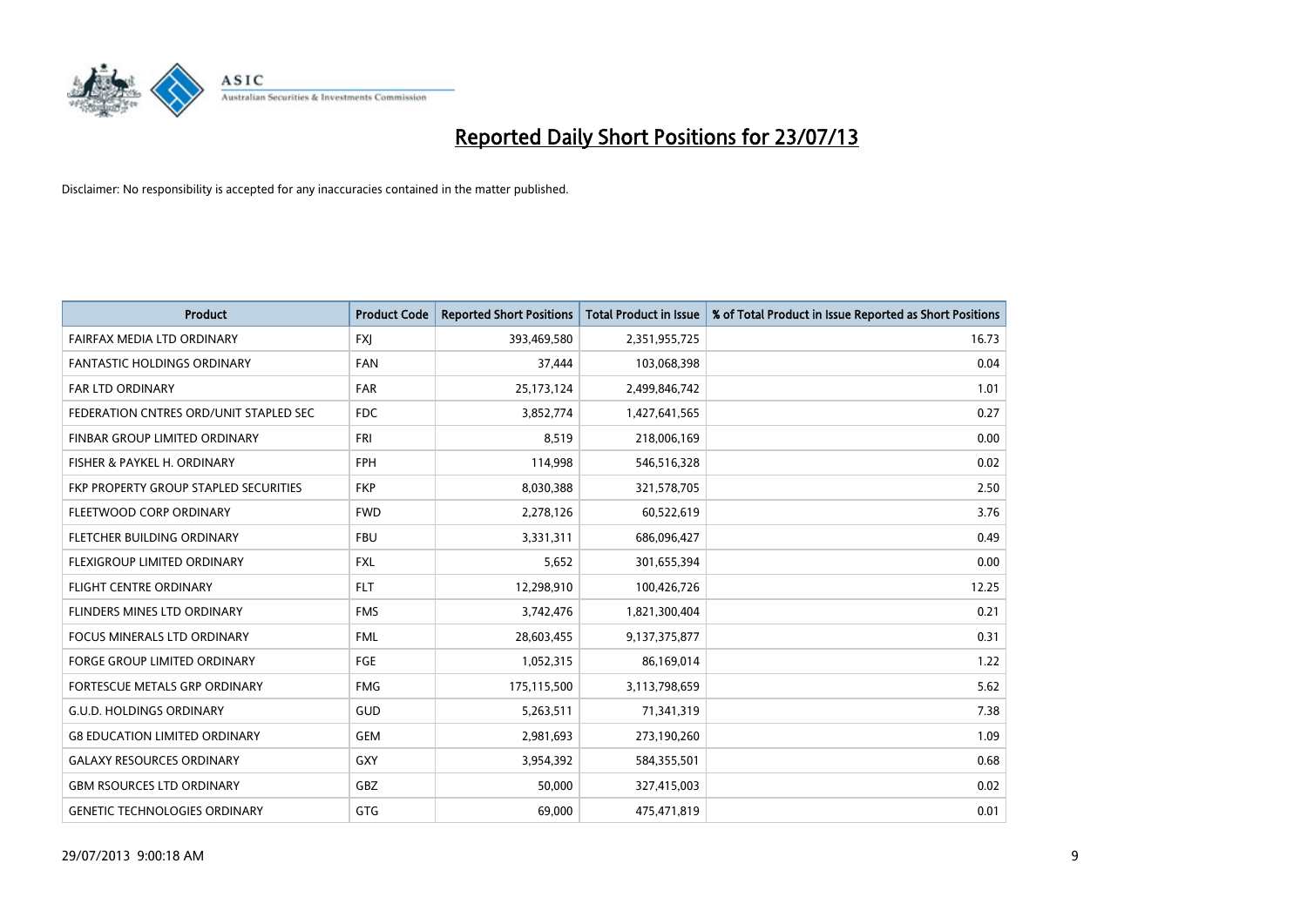

| <b>Product</b>                                   | <b>Product Code</b> | <b>Reported Short Positions</b> | <b>Total Product in Issue</b> | % of Total Product in Issue Reported as Short Positions |
|--------------------------------------------------|---------------------|---------------------------------|-------------------------------|---------------------------------------------------------|
| <b>GEODYNAMICS LIMITED ORDINARY</b>              | GDY                 | 850                             | 406,452,608                   | 0.00                                                    |
| GI DYNAMICS, INC CDI US PROHIBITED               | GID                 | 384,822                         | 346,736,048                   | 0.11                                                    |
| <b>GINDALBIE METALS LTD ORDINARY</b>             | GBG                 | 54,872,368                      | 1,492,154,301                 | 3.68                                                    |
| <b>GOODMAN FIELDER, ORDINARY</b>                 | <b>GFF</b>          | 54,097,812                      | 1,955,559,207                 | 2.77                                                    |
| <b>GOODMAN GROUP STAPLED</b>                     | <b>GMG</b>          | 4,297,126                       | 1,713,233,947                 | 0.25                                                    |
| <b>GPT GROUP STAPLED SEC.</b>                    | <b>GPT</b>          | 2,258,804                       | 1,753,879,551                 | 0.13                                                    |
| <b>GRAINCORP LIMITED A CLASS ORDINARY</b>        | <b>GNC</b>          | 175,821                         | 228,855,628                   | 0.08                                                    |
| <b>GRANGE RESOURCES. ORDINARY</b>                | GRR                 | 5,680,034                       | 1,156,492,195                 | 0.49                                                    |
| <b>GREENLAND MIN EN LTD ORDINARY</b>             | GGG                 | 5,575,301                       | 571,975,263                   | 0.97                                                    |
| <b>GROWTHPOINT PROPERTY ORD/UNIT STAPLED SEC</b> | GOZ                 | 5,613                           | 402,830,366                   | 0.00                                                    |
| <b>GRYPHON MINERALS LTD ORDINARY</b>             | GRY                 | 12,467,086                      | 400,464,983                   | 3.11                                                    |
| <b>GUILDFORD COAL LTD ORDINARY</b>               | <b>GUF</b>          | 716,905                         | 635,046,899                   | 0.11                                                    |
| <b>GUNNS LIMITED ORDINARY</b>                    | <b>GNS</b>          | 51,772,667                      | 848,401,559                   | 6.10                                                    |
| <b>GWA GROUP LTD ORDINARY</b>                    | <b>GWA</b>          | 13,795,440                      | 306,533,770                   | 4.50                                                    |
| HARVEY NORMAN ORDINARY                           | <b>HVN</b>          | 88,822,937                      | 1,062,316,784                 | 8.36                                                    |
| <b>HASTIE GROUP LIMITED ORDINARY</b>             | <b>HST</b>          | 5,000                           | 137,353,504                   | 0.00                                                    |
| <b>HENDERSON GROUP CDI 1:1</b>                   | <b>HGG</b>          | 1,111,416                       | 745,141,989                   | 0.15                                                    |
| HFA HOLDINGS LIMITED ORDINARY                    | <b>HFA</b>          | 3,809                           | 118,738,157                   | 0.00                                                    |
| <b>HIGHLANDS PACIFIC ORDINARY</b>                | <b>HIG</b>          | 500,001                         | 789,344,774                   | 0.06                                                    |
| HILLGROVE RES LTD ORDINARY                       | <b>HGO</b>          | 1,444,834                       | 1,023,760,221                 | 0.14                                                    |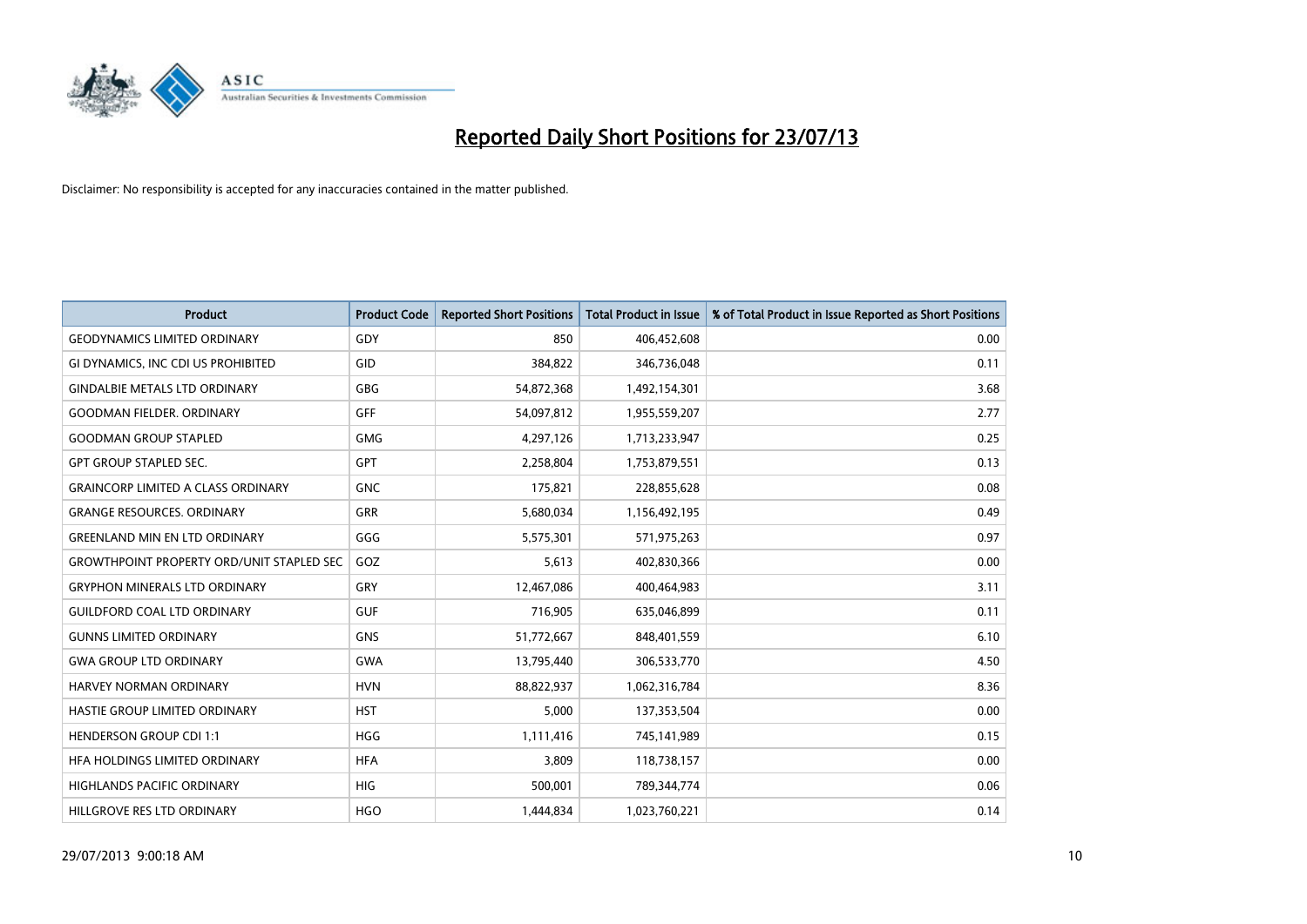

| <b>Product</b>                           | <b>Product Code</b> | <b>Reported Short Positions</b> | <b>Total Product in Issue</b> | % of Total Product in Issue Reported as Short Positions |
|------------------------------------------|---------------------|---------------------------------|-------------------------------|---------------------------------------------------------|
| HILLS HOLDINGS LTD ORDINARY              | <b>HIL</b>          | 230,091                         | 246,500,444                   | 0.09                                                    |
| HORIZON OIL LIMITED ORDINARY             | <b>HZN</b>          | 53,924,161                      | 1,135,266,515                 | 4.75                                                    |
| HOT CHILI LTD ORDINARY                   | <b>HCH</b>          | 10,000                          | 301,462,196                   | 0.00                                                    |
| <b>ICON ENERGY LIMITED ORDINARY</b>      | <b>ICN</b>          | 3,655                           | 533,391,210                   | 0.00                                                    |
| <b>IINET LIMITED ORDINARY</b>            | <b>IIN</b>          | 1,334,633                       | 161,238,847                   | 0.83                                                    |
| <b>ILUKA RESOURCES ORDINARY</b>          | <b>ILU</b>          | 44,417,105                      | 418,700,517                   | 10.61                                                   |
| <b>IMDEX LIMITED ORDINARY</b>            | <b>IMD</b>          | 4,379,684                       | 210,473,188                   | 2.08                                                    |
| IMF (AUSTRALIA) LTD ORDINARY             | <b>IMF</b>          | 1,261,975                       | 123,203,426                   | 1.02                                                    |
| <b>INCITEC PIVOT ORDINARY</b>            | <b>IPL</b>          | 16,219,027                      | 1,628,730,107                 | 1.00                                                    |
| <b>INDEPENDENCE GROUP ORDINARY</b>       | <b>IGO</b>          | 6,937,398                       | 233,321,861                   | 2.97                                                    |
| INDOPHIL RESOURCES ORDINARY              | <b>IRN</b>          | 903,348                         | 1,203,146,194                 | 0.08                                                    |
| <b>INFIGEN ENERGY STAPLED SECURITIES</b> | <b>IFN</b>          | 3,254,993                       | 762,265,972                   | 0.43                                                    |
| INOVA RESOURCES LTD ORDINARY             | <b>IVA</b>          | 997,005                         | 728,201,911                   | 0.14                                                    |
| <b>INSURANCE AUSTRALIA ORDINARY</b>      | IAG                 | 6,045,129                       | 2,079,034,021                 | 0.29                                                    |
| INTEGRATED RESEARCH ORDINARY             | IRI                 | 20,671                          | 168,414,953                   | 0.01                                                    |
| <b>INTREPID MINES ORDINARY</b>           | <b>IAU</b>          | 21,998,413                      | 556,033,864                   | 3.96                                                    |
| INVESTA OFFICE FUND STAPLED SECURITIES   | <b>IOF</b>          | 1,560,545                       | 614,047,458                   | 0.25                                                    |
| <b>INVOCARE LIMITED ORDINARY</b>         | IVC.                | 3,171,891                       | 110,030,298                   | 2.88                                                    |
| ION LIMITED ORDINARY                     | <b>ION</b>          | 164,453                         | 256,365,105                   | 0.06                                                    |
| <b>IOOF HOLDINGS LTD ORDINARY</b>        | IFL                 | 2,137,109                       | 232,118,034                   | 0.92                                                    |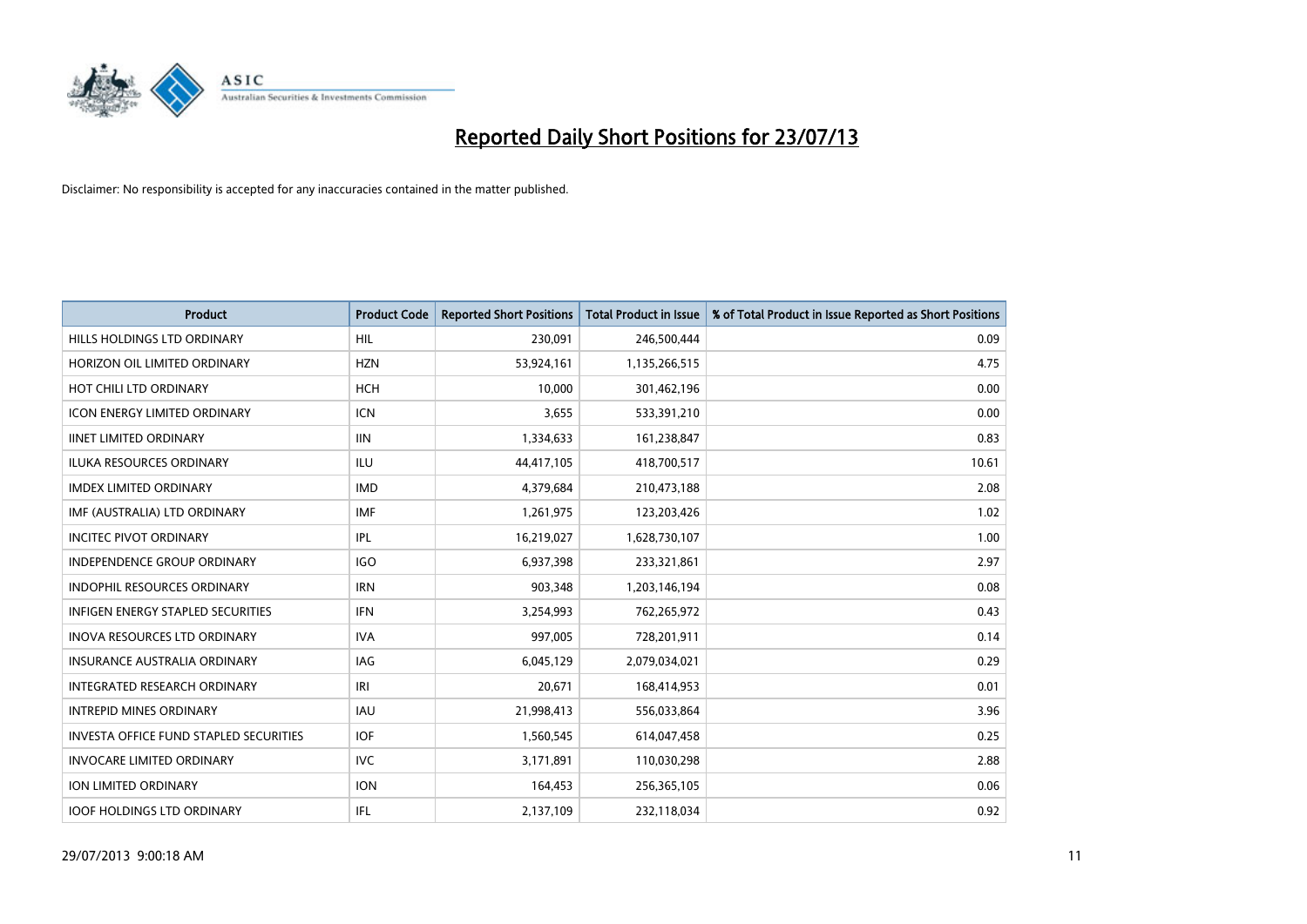

| <b>Product</b>                           | <b>Product Code</b> | <b>Reported Short Positions</b> | <b>Total Product in Issue</b> | % of Total Product in Issue Reported as Short Positions |
|------------------------------------------|---------------------|---------------------------------|-------------------------------|---------------------------------------------------------|
| <b>IRESS LIMITED ORDINARY</b>            | <b>IRE</b>          | 2,318,432                       | 129,614,246                   | 1.79                                                    |
| <b>IRON ORE HOLDINGS ORDINARY</b>        | <b>IOH</b>          | 26,197                          | 161,174,005                   | 0.02                                                    |
| <b>ISELECT LTD ORDINARY</b>              | <b>ISU</b>          | 879,314                         | 259,064,894                   | 0.34                                                    |
| JAMES HARDIE INDUST CHESS DEPOSITARY INT | <b>IHX</b>          | 4,941,520                       | 442,091,547                   | 1.12                                                    |
| <b>JB HI-FI LIMITED ORDINARY</b>         | <b>IBH</b>          | 17,106,843                      | 98,947,309                    | 17.29                                                   |
| <b>JUPITER MINES ORDINARY</b>            | <b>IMS</b>          | 9,874                           | 2,281,835,383                 | 0.00                                                    |
| <b>KAGARA LTD ORDINARY</b>               | KZL                 | 3,414,990                       | 798,953,117                   | 0.43                                                    |
| KAROON GAS AUSTRALIA ORDINARY            | <b>KAR</b>          | 3,156,060                       | 221,420,769                   | 1.43                                                    |
| KATHMANDU HOLD LTD ORDINARY              | <b>KMD</b>          | 1,296,859                       | 200,215,894                   | 0.65                                                    |
| <b>KBL MINING LIMITED ORDINARY</b>       | <b>KBL</b>          | 1,820                           | 293,535,629                   | 0.00                                                    |
| KINGSGATE CONSOLID. ORDINARY             | <b>KCN</b>          | 10,244,733                      | 152,191,905                   | 6.73                                                    |
| KINGSROSE MINING LTD ORDINARY            | <b>KRM</b>          | 537,474                         | 335,753,851                   | 0.16                                                    |
| LEIGHTON HOLDINGS ORDINARY               | LEI                 | 18,111,648                      | 337,235,188                   | 5.37                                                    |
| LEND LEASE GROUP UNIT/ORD STAPLED        | LLC                 | 1,103,914                       | 575,508,314                   | 0.19                                                    |
| LINC ENERGY LTD ORDINARY                 | <b>LNC</b>          | 19,238,148                      | 518,687,562                   | 3.71                                                    |
| LION SELECTION GRP ORDINARY              | <b>LSX</b>          | 36                              | 95,420,281                    | 0.00                                                    |
| LYCOPODIUM LIMITED ORDINARY              | <b>LYL</b>          | 2,333                           | 38,955,103                    | 0.01                                                    |
| LYNAS CORPORATION ORDINARY               | <b>LYC</b>          | 210,620,302                     | 1,960,801,292                 | 10.74                                                   |
| M2 TELECOMMUNICATION ORDINARY            | <b>MTU</b>          | 6,173,015                       | 178,430,693                   | 3.46                                                    |
| <b>MACA LIMITED ORDINARY</b>             | <b>MLD</b>          | 88,192                          | 172,500,000                   | 0.05                                                    |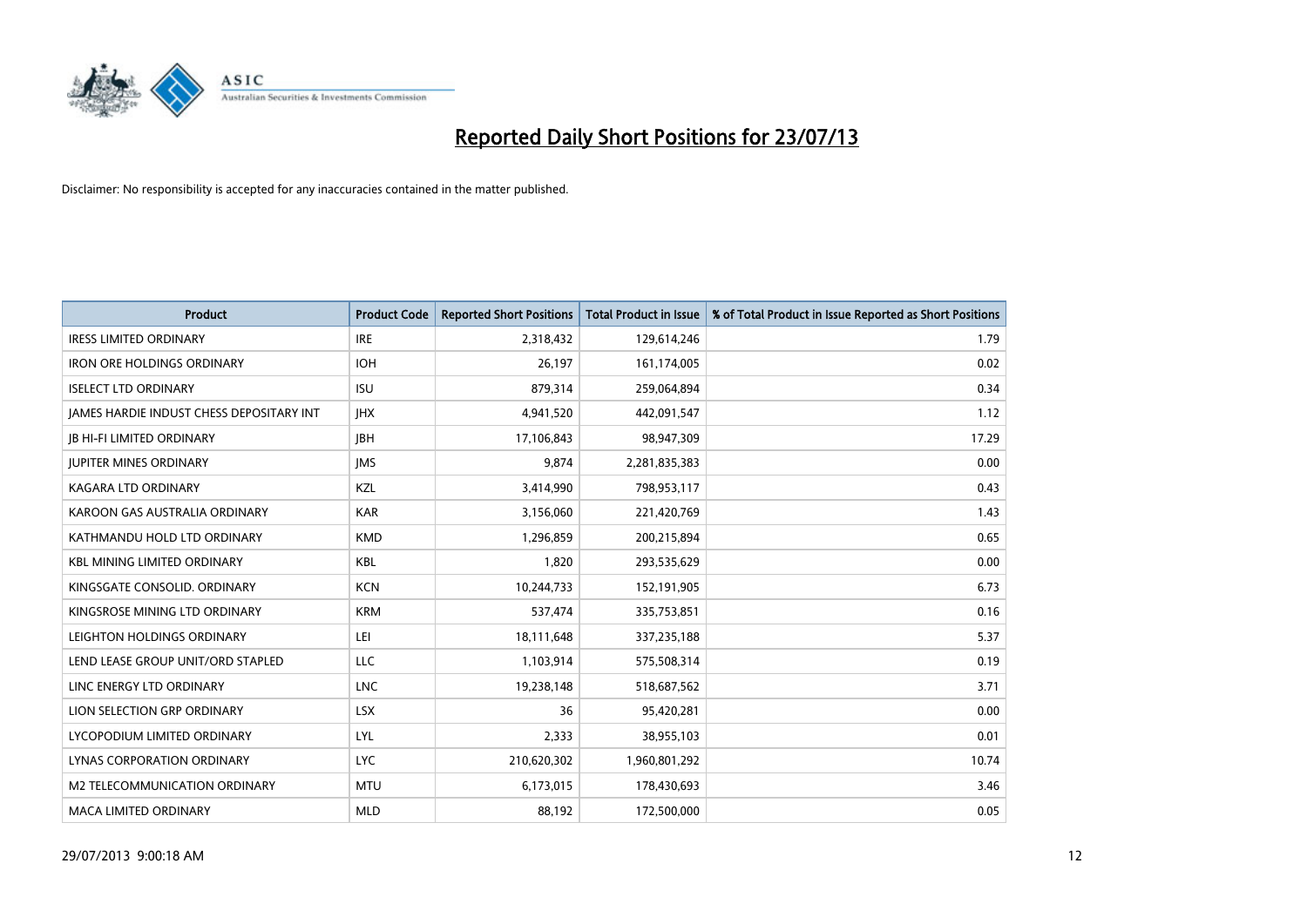

| <b>Product</b>                        | <b>Product Code</b> | <b>Reported Short Positions</b> | <b>Total Product in Issue</b> | % of Total Product in Issue Reported as Short Positions |
|---------------------------------------|---------------------|---------------------------------|-------------------------------|---------------------------------------------------------|
| <b>MACMAHON HOLDINGS ORDINARY</b>     | <b>MAH</b>          | 8,007,515                       | 1,261,699,966                 | 0.63                                                    |
| MACQ ATLAS ROADS GRP ORDINARY STAPLED | <b>MQA</b>          | 19,725,180                      | 478,531,436                   | 4.12                                                    |
| MACQUARIE GROUP LTD ORDINARY          | <b>MOG</b>          | 1,740,334                       | 339,816,303                   | 0.51                                                    |
| MAGELLAN FIN GRP LTD ORDINARY         | <b>MFG</b>          | 145,989                         | 152,782,876                   | 0.10                                                    |
| <b>MATRIX C &amp; E LTD ORDINARY</b>  | <b>MCE</b>          | 3,217,168                       | 94,555,428                    | 3.40                                                    |
| MAVERICK DRILLING ORDINARY            | <b>MAD</b>          | 8,520,020                       | 452,726,751                   | 1.88                                                    |
| MAXITRANS INDUSTRIES ORDINARY         | <b>MXI</b>          | 5,200                           | 183,993,392                   | 0.00                                                    |
| MCMILLAN SHAKESPEARE ORDINARY         | <b>MMS</b>          | 1,292,383                       | 74,523,965                    | 1.73                                                    |
| <b>MCPHERSON'S LTD ORDINARY</b>       | <b>MCP</b>          | 10                              | 89,294,198                    | 0.00                                                    |
| MEDUSA MINING LTD ORDINARY            | <b>MML</b>          | 4,702,539                       | 188,903,911                   | 2.49                                                    |
| MEO AUSTRALIA LTD ORDINARY            | <b>MEO</b>          | 19,345                          | 627,264,587                   | 0.00                                                    |
| <b>MERMAID MARINE ORDINARY</b>        | <b>MRM</b>          | 863,128                         | 229,962,314                   | 0.38                                                    |
| MESOBLAST LIMITED ORDINARY            | <b>MSB</b>          | 13,729,242                      | 315,423,901                   | 4.35                                                    |
| METALS X LIMITED ORDINARY             | <b>MLX</b>          | 93,655                          | 1,651,766,110                 | 0.01                                                    |
| METCASH LIMITED ORDINARY              | <b>MTS</b>          | 74,397,909                      | 880,704,786                   | 8.45                                                    |
| MICLYN EXP OFFSHR ORDINARY            | <b>MIO</b>          | 570,207                         | 281,538,972                   | 0.20                                                    |
| MIGHTY RIVER POWER ORDINARY           | <b>MYT</b>          | 760,127                         | 1,400,000,094                 | 0.05                                                    |
| MINCOR RESOURCES NL ORDINARY          | <b>MCR</b>          | 2,481,992                       | 188,208,274                   | 1.32                                                    |
| MINERAL DEPOSITS ORDINARY             | <b>MDL</b>          | 3,255,913                       | 83,538,786                    | 3.90                                                    |
| MINERAL RESOURCES, ORDINARY           | <b>MIN</b>          | 9,440,168                       | 185,987,992                   | 5.08                                                    |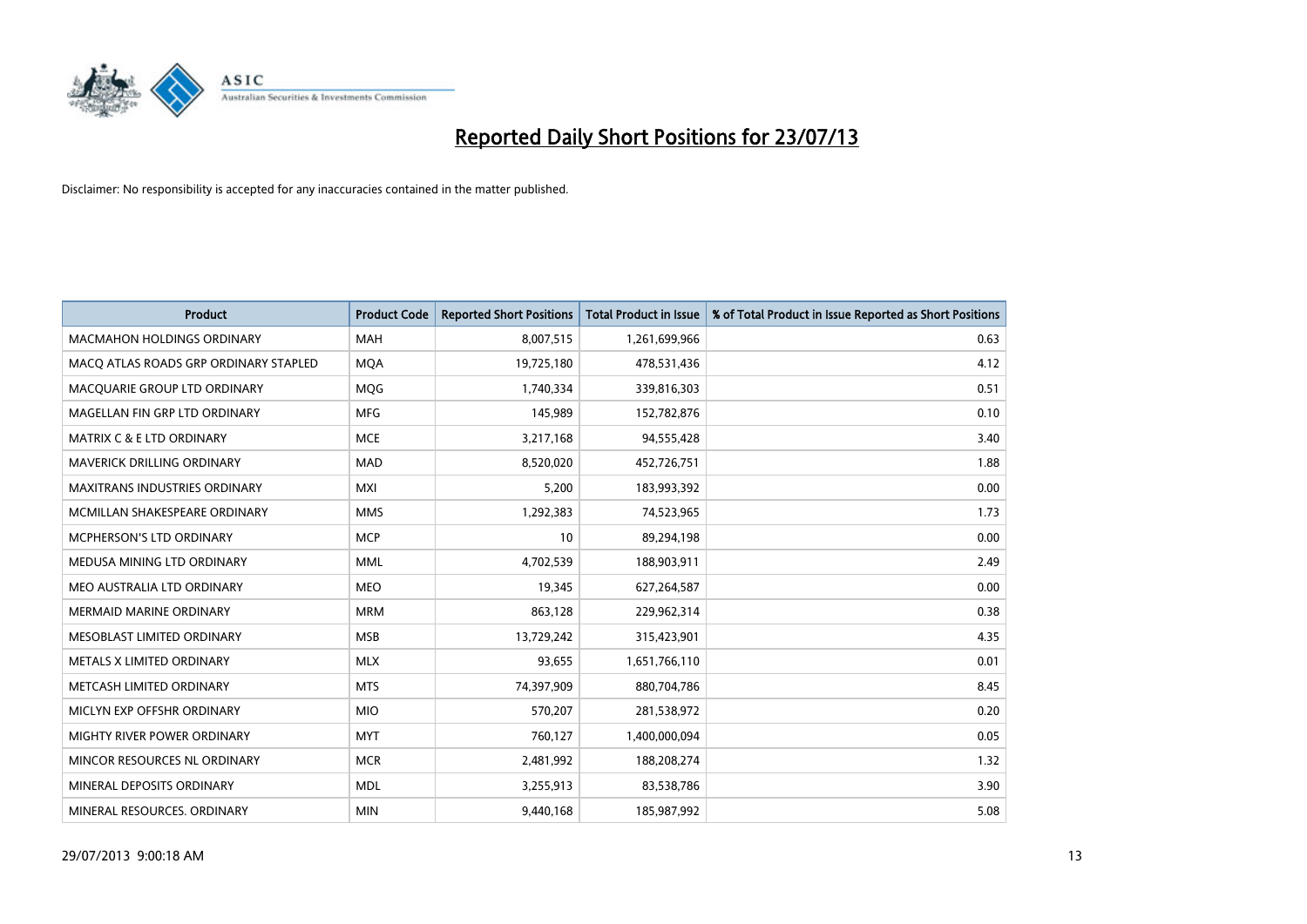

| <b>Product</b>                     | <b>Product Code</b> | <b>Reported Short Positions</b> | <b>Total Product in Issue</b> | % of Total Product in Issue Reported as Short Positions |
|------------------------------------|---------------------|---------------------------------|-------------------------------|---------------------------------------------------------|
| MIRABELA NICKEL LTD ORDINARY       | <b>MBN</b>          | 21,002,713                      | 876,801,147                   | 2.40                                                    |
| MIRVAC GROUP STAPLED SECURITIES    | <b>MGR</b>          | 9,246,974                       | 3,664,938,678                 | 0.25                                                    |
| MOLOPO ENERGY LTD ORDINARY         | <b>MPO</b>          | 453,252                         | 246,664,291                   | 0.18                                                    |
| <b>MONADELPHOUS GROUP ORDINARY</b> | <b>MND</b>          | 10,855,863                      | 90,940,258                    | 11.94                                                   |
| MORTGAGE CHOICE LTD ORDINARY       | MOC                 | 1,029,462                       | 123,431,282                   | 0.83                                                    |
| <b>MOUNT GIBSON IRON ORDINARY</b>  | <b>MGX</b>          | 19,197,509                      | 1,090,584,232                 | 1.76                                                    |
| <b>MULTIPLEX EUROPEAN UNITS</b>    | <b>MUE</b>          | 30                              | 246,950,150                   | 0.00                                                    |
| MULTIPLEX SITES SITES              | <b>MXUPA</b>        | 1,087                           | 4,500,000                     | 0.02                                                    |
| MURCHISON METALS LTD ORDINARY      | <b>MMX</b>          | 3,204,226                       | 450,497,346                   | 0.71                                                    |
| <b>MYER HOLDINGS LTD ORDINARY</b>  | <b>MYR</b>          | 84,281,089                      | 583,594,551                   | 14.44                                                   |
| NATIONAL AUST. BANK ORDINARY       | <b>NAB</b>          | 8,261,078                       | 2,348,870,499                 | 0.35                                                    |
| NAVITAS LIMITED ORDINARY           | <b>NVT</b>          | 9,719,115                       | 375,367,918                   | 2.59                                                    |
| NEON ENERGY LIMITED ORDINARY       | <b>NEN</b>          | 1,317,272                       | 552,637,848                   | 0.24                                                    |
| NEW HOPE CORPORATION ORDINARY      | <b>NHC</b>          | 1,598,126                       | 830,563,352                   | 0.19                                                    |
| NEW STANDARD ENERGY ORDINARY       | <b>NSE</b>          | 322,032                         | 305,331,847                   | 0.11                                                    |
| NEWCREST MINING ORDINARY           | <b>NCM</b>          | 4,814,331                       | 766,510,971                   | 0.63                                                    |
| NEWS CORP. A NON-VOTING CDI        | <b>NNCLV</b>        | 3,208,169                       | 379,388,744                   | 0.85                                                    |
| NEWS CORP. B VOTING CDI            | <b>NNC</b>          | 117,368                         | 199,630,239                   | 0.06                                                    |
| NEWSAT LIMITED ORDINARY            | <b>NWT</b>          | 15,440                          | 539,578,507                   | 0.00                                                    |
| NEXTDC LIMITED ORDINARY            | <b>NXT</b>          | 6,181,729                       | 173,673,716                   | 3.56                                                    |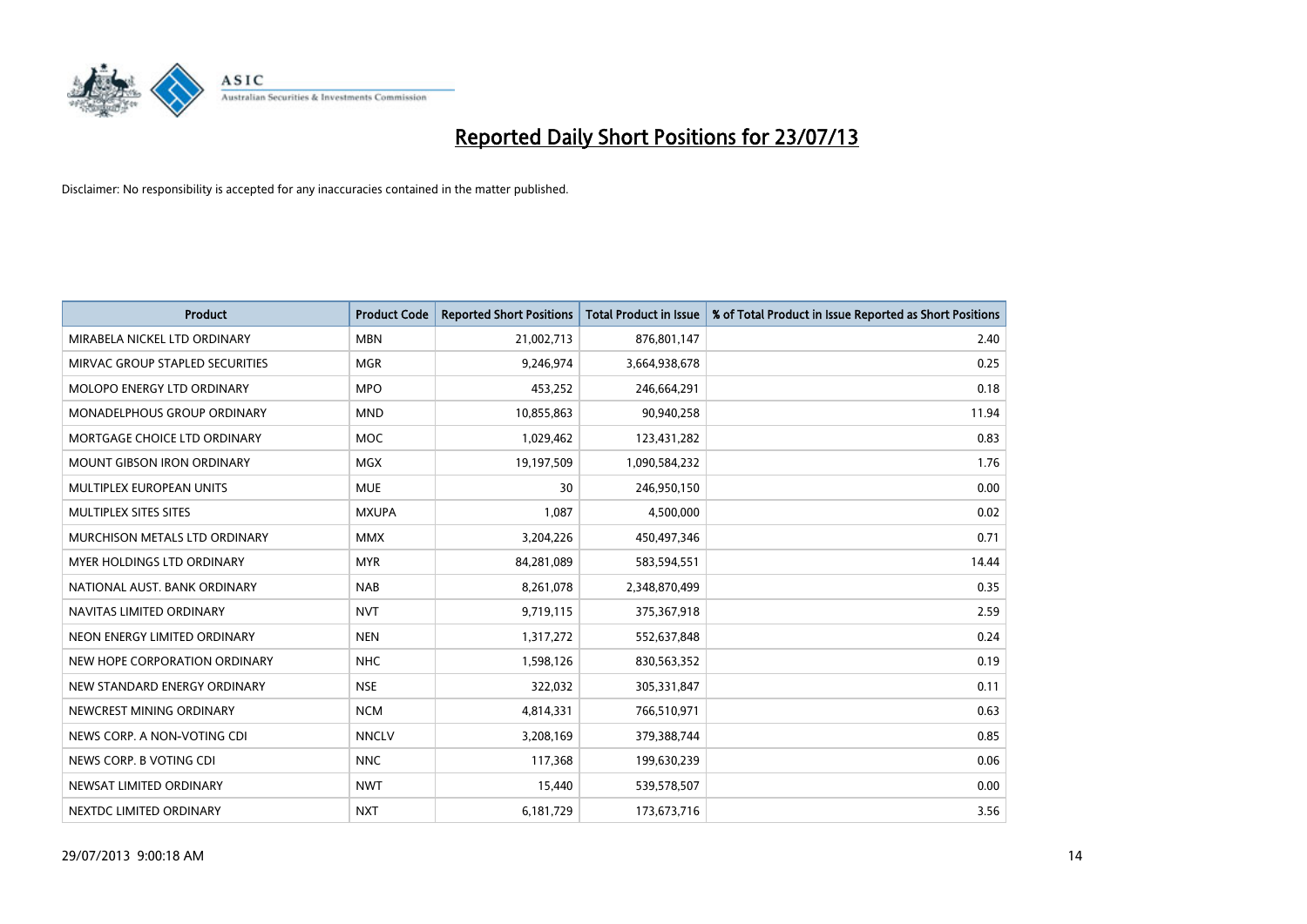

| <b>Product</b>                        | <b>Product Code</b> | <b>Reported Short Positions</b> | <b>Total Product in Issue</b> | % of Total Product in Issue Reported as Short Positions |
|---------------------------------------|---------------------|---------------------------------|-------------------------------|---------------------------------------------------------|
| NEXUS ENERGY LIMITED ORDINARY         | <b>NXS</b>          | 4,269,965                       | 1,330,219,459                 | 0.32                                                    |
| NIB HOLDINGS LIMITED ORDINARY         | <b>NHF</b>          | 388,744                         | 439,004,182                   | 0.09                                                    |
| NIDO PETROLEUM ORDINARY               | <b>NDO</b>          | 42,598                          | 2,046,650,968                 | 0.00                                                    |
| NOBLE MINERAL RES ORDINARY            | <b>NMG</b>          | 2,365,726                       | 666,397,952                   | 0.36                                                    |
| NORFOLK GROUP ORDINARY                | <b>NFK</b>          | 50                              | 161,999,196                   | 0.00                                                    |
| NORTHERN IRON LTD ORDINARY            | <b>NFE</b>          | 1,617,501                       | 484,405,314                   | 0.33                                                    |
| NORTHERN STAR ORDINARY                | <b>NST</b>          | 6,719,627                       | 424,279,762                   | 1.58                                                    |
| NRW HOLDINGS LIMITED ORDINARY         | <b>NWH</b>          | 21,343,314                      | 278,888,011                   | 7.65                                                    |
| NUCOAL RESOURCES LTD ORDINARY         | <b>NCR</b>          | 190,001                         | 768,612,354                   | 0.02                                                    |
| NUFARM LIMITED ORDINARY               | <b>NUF</b>          | 14,798,990                      | 262,954,040                   | 5.63                                                    |
| OCEANAGOLD CORP. CHESS DEPOSITARY INT | <b>OGC</b>          | 2,029,645                       | 293,574,586                   | 0.69                                                    |
| OIL SEARCH LTD ORDINARY               | OSH                 | 7,811,120                       | 1,340,018,530                 | 0.58                                                    |
| OM HOLDINGS LIMITED ORDINARY          | OMH                 | 3,208,474                       | 733,423,337                   | 0.44                                                    |
| ORICA LIMITED ORDINARY                | ORI                 | 7,194,637                       | 368,203,632                   | 1.95                                                    |
| ORIGIN ENERGY ORDINARY                | <b>ORG</b>          | 15,462,334                      | 1,097,963,570                 | 1.41                                                    |
| OROCOBRE LIMITED ORDINARY             | <b>ORE</b>          | 516,529                         | 117,745,140                   | 0.44                                                    |
| OROTONGROUP LIMITED ORDINARY          | ORL                 | 324,529                         | 40,880,902                    | 0.79                                                    |
| ORPHEUS ENERGY LTD ORDINARY           | <b>OEG</b>          | 67,200                          | 130,475,919                   | 0.05                                                    |
| OZ MINERALS ORDINARY                  | OZL                 | 7,955,994                       | 303,470,022                   | 2.62                                                    |
| PACIFIC BRANDS ORDINARY               | <b>PBG</b>          | 14,995,578                      | 912,915,695                   | 1.64                                                    |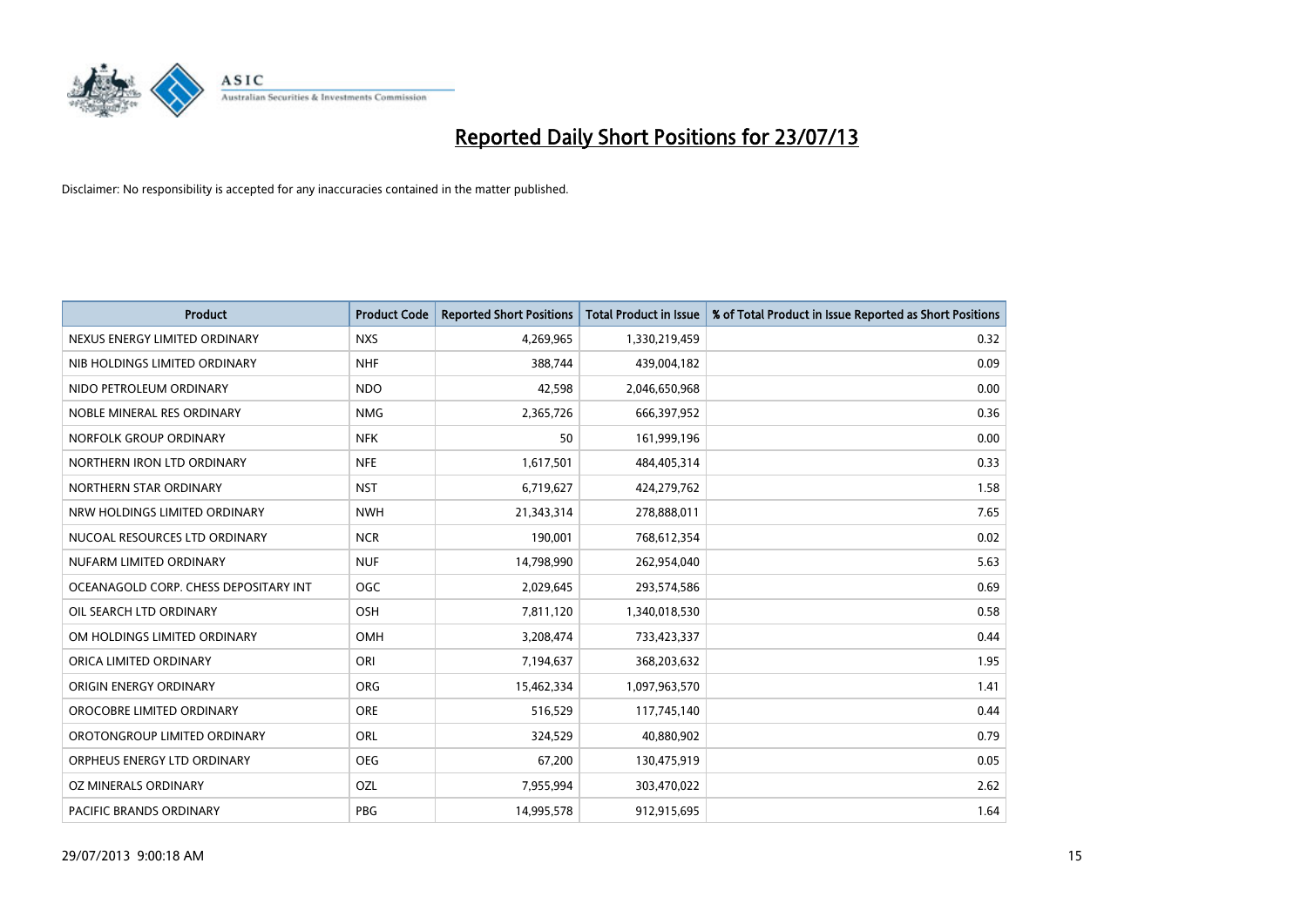

| <b>Product</b>               | <b>Product Code</b> | <b>Reported Short Positions</b> | <b>Total Product in Issue</b> | % of Total Product in Issue Reported as Short Positions |
|------------------------------|---------------------|---------------------------------|-------------------------------|---------------------------------------------------------|
| PALADIN ENERGY LTD ORDINARY  | <b>PDN</b>          | 109,963,794                     | 837,187,808                   | 13.13                                                   |
| PANAUST LIMITED ORDINARY     | <b>PNA</b>          | 6,456,732                       | 619,084,930                   | 1.04                                                    |
| PANORAMIC RESOURCES ORDINARY | PAN                 | 270,599                         | 260,676,416                   | 0.10                                                    |
| PAPERLINX LIMITED ORDINARY   | <b>PPX</b>          | 48,101                          | 609,280,761                   | 0.01                                                    |
| PAPILLON RES LTD ORDINARY    | PIR                 | 9,695,796                       | 337,544,210                   | 2.87                                                    |
| PEET LIMITED ORDINARY        | <b>PPC</b>          | 3,672,520                       | 431,986,887                   | 0.85                                                    |
| PERILYA LIMITED ORDINARY     | PEM                 | 21,528                          | 769,316,426                   | 0.00                                                    |
| PERPETUAL LIMITED ORDINARY   | PPT                 | 2,250,375                       | 41,980,678                    | 5.36                                                    |
| PERSEUS MINING LTD ORDINARY  | PRU                 | 19,457,175                      | 457,962,088                   | 4.25                                                    |
| PHARMAXIS LTD ORDINARY       | <b>PXS</b>          | 6,944,517                       | 308,543,389                   | 2.25                                                    |
| PHOSPHAGENICS LTD. ORDINARY  | <b>POH</b>          | 274,058                         | 1,020,465,957                 | 0.03                                                    |
| PLATINUM ASSET ORDINARY      | <b>PTM</b>          | 3,836,809                       | 578,145,695                   | 0.66                                                    |
| PLATINUM AUSTRALIA ORDINARY  | <b>PLA</b>          | 836,127                         | 504,968,043                   | 0.17                                                    |
| PMI GOLD CORP CDI 1:1        | <b>PVM</b>          | 232,274                         | 151,793,751                   | 0.15                                                    |
| PMP LIMITED ORDINARY         | <b>PMP</b>          | 28,840                          | 323,781,124                   | 0.01                                                    |
| PREMIER INVESTMENTS ORDINARY | PMV                 | 1,431,743                       | 155,260,478                   | 0.92                                                    |
| PRIMA BIOMED LTD ORDINARY    | <b>PRR</b>          | 343,262                         | 1,159,559,341                 | 0.03                                                    |
| PRIMARY HEALTH CARE ORDINARY | PRY                 | 27,132,446                      | 503,921,941                   | 5.38                                                    |
| PRIME MEDIA GRP LTD ORDINARY | <b>PRT</b>          | 5,491                           | 366,330,303                   | 0.00                                                    |
| PRIMEAG AUSTRALIA ORDINARY   | PAG                 | 7,521                           | 266,394,444                   | 0.00                                                    |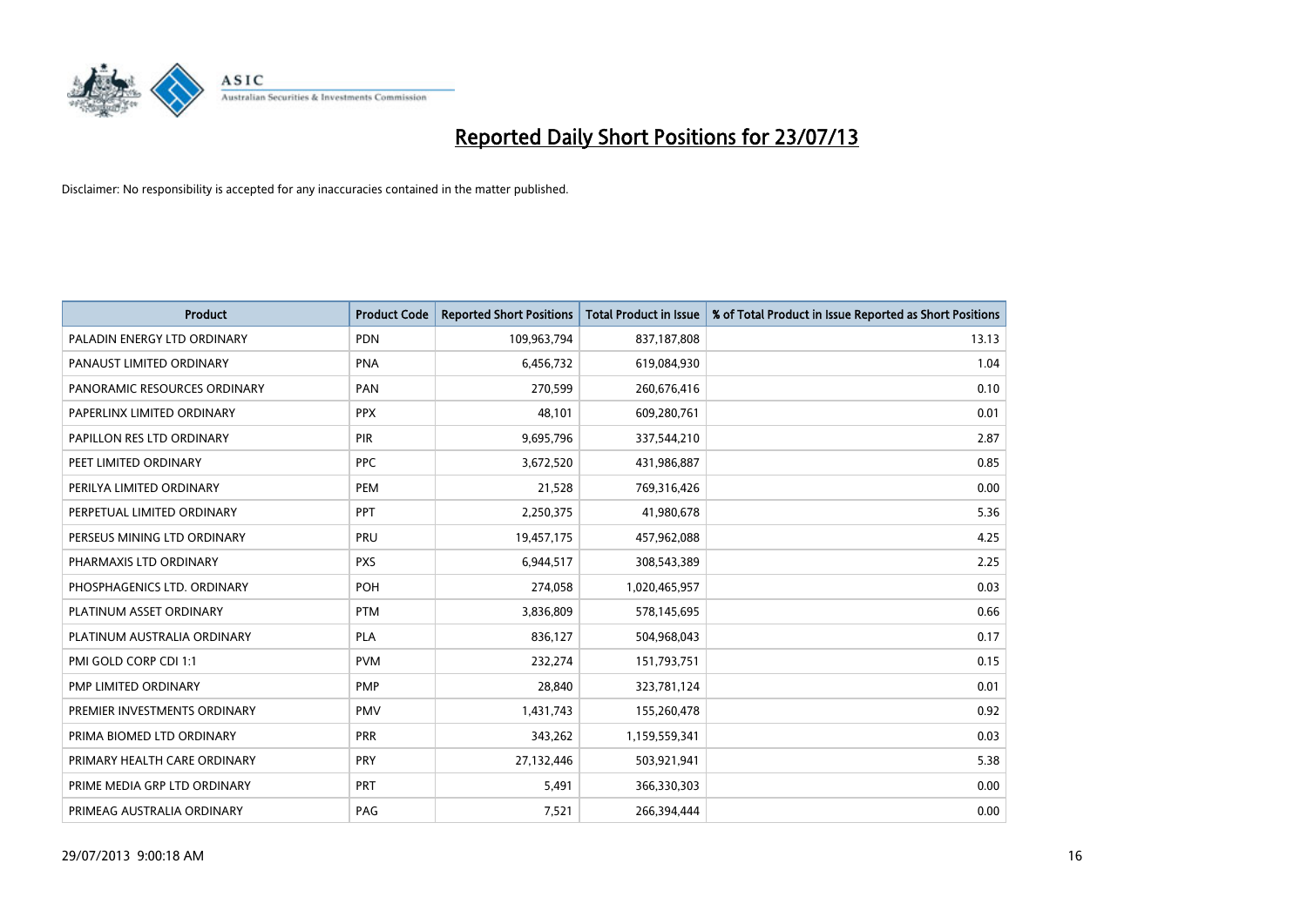

| <b>Product</b>                       | <b>Product Code</b> | <b>Reported Short Positions</b> | <b>Total Product in Issue</b> | % of Total Product in Issue Reported as Short Positions |
|--------------------------------------|---------------------|---------------------------------|-------------------------------|---------------------------------------------------------|
| PROGRAMMED ORDINARY                  | <b>PRG</b>          | 401,018                         | 118,192,527                   | 0.34                                                    |
| <b>QANTAS AIRWAYS ORDINARY</b>       | QAN                 | 23,109,310                      | 2,241,745,788                 | 1.03                                                    |
| <b>OBE INSURANCE GROUP ORDINARY</b>  | <b>OBE</b>          | 30,021,762                      | 1,220,868,532                 | 2.46                                                    |
| ORXPHARMA LTD ORDINARY               | QRX                 | 1,165,132                       | 144,785,606                   | 0.80                                                    |
| <b>QUBE HOLDINGS LTD ORDINARY</b>    | <b>QUB</b>          | 14,689,342                      | 928,965,547                   | 1.58                                                    |
| RAMELIUS RESOURCES ORDINARY          | <b>RMS</b>          | 3,133,184                       | 337,686,949                   | 0.93                                                    |
| RAMSAY HEALTH CARE ORDINARY          | <b>RHC</b>          | 1,994,288                       | 202,081,252                   | 0.99                                                    |
| RANGE RESOURCES LTD ORDINARY         | <b>RRS</b>          | 44,458                          | 2,873,969,974                 | 0.00                                                    |
| <b>RCR TOMLINSON ORDINARY</b>        | <b>RCR</b>          | 2,297,142                       | 132,431,265                   | 1.73                                                    |
| <b>REA GROUP ORDINARY</b>            | <b>REA</b>          | 966,273                         | 131,714,699                   | 0.73                                                    |
| RECKON LIMITED ORDINARY              | <b>RKN</b>          | 1,587                           | 129,488,015                   | 0.00                                                    |
| <b>RED 5 LIMITED ORDINARY</b>        | <b>RED</b>          | 816,900                         | 135,488,008                   | 0.60                                                    |
| RED FORK ENERGY ORDINARY             | <b>RFE</b>          | 3,588,954                       | 446,551,719                   | 0.80                                                    |
| REDBANK ENERGY LTD ORDINARY          | <b>AEJ</b>          | 13                              | 786,287                       | 0.00                                                    |
| REECE AUSTRALIA LTD. ORDINARY        | <b>REH</b>          | 447                             | 99,600,000                    | 0.00                                                    |
| REGIONAL EXPRESS ORDINARY            | <b>REX</b>          | 83,000                          | 110,089,430                   | 0.08                                                    |
| <b>REGIS RESOURCES ORDINARY</b>      | <b>RRL</b>          | 14,315,609                      | 475,898,018                   | 3.01                                                    |
| <b>RENAISSANCE MINERALS ORDINARY</b> | <b>RNS</b>          | 46,481                          | 213,155,556                   | 0.02                                                    |
| RESMED INC CDI 10:1                  | <b>RMD</b>          | 8,699,230                       | 1,556,242,300                 | 0.56                                                    |
| <b>RESOLUTE MINING ORDINARY</b>      | <b>RSG</b>          | 1,729,288                       | 640,994,224                   | 0.27                                                    |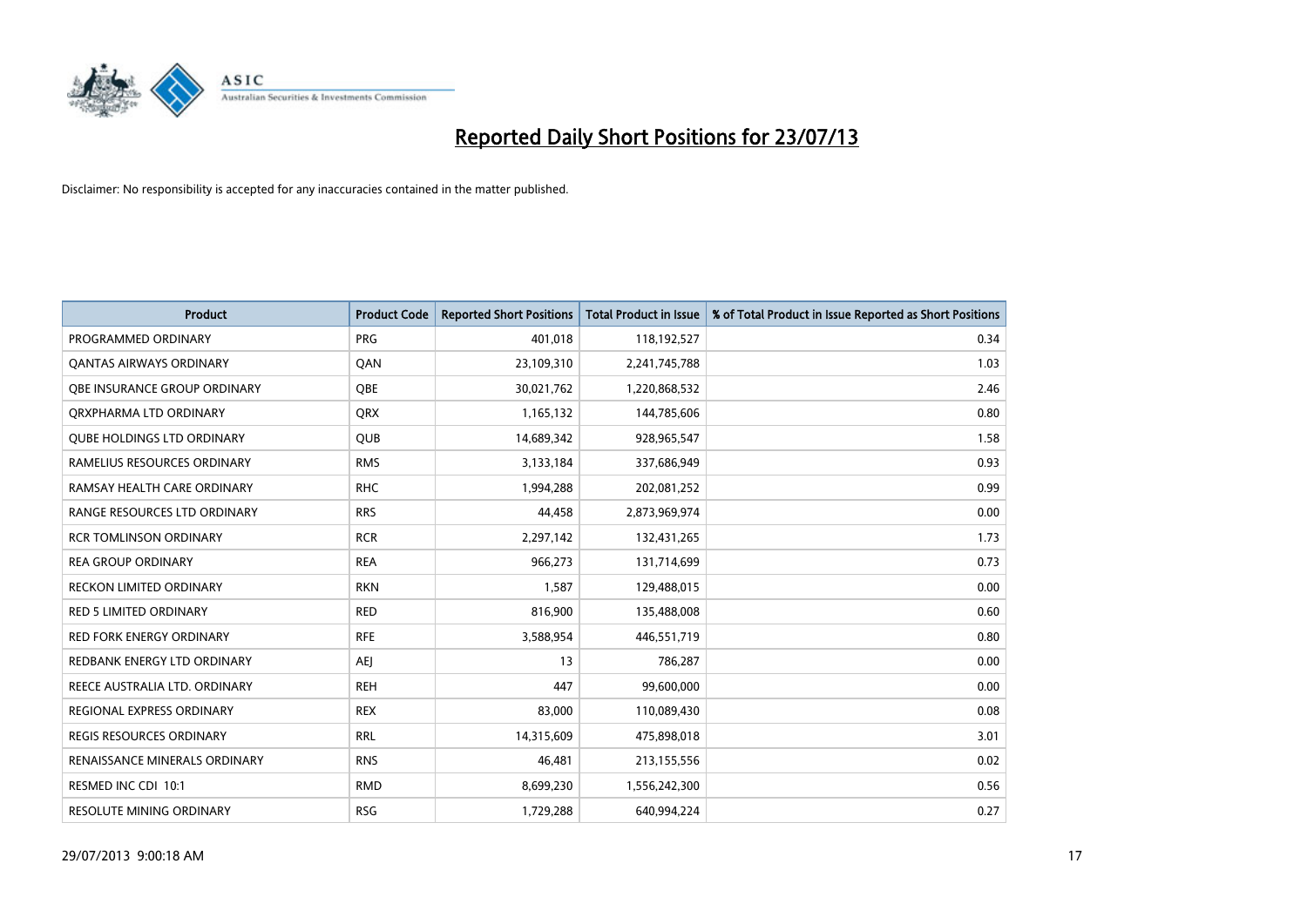

| <b>Product</b>                        | <b>Product Code</b> | <b>Reported Short Positions</b> | <b>Total Product in Issue</b> | % of Total Product in Issue Reported as Short Positions |
|---------------------------------------|---------------------|---------------------------------|-------------------------------|---------------------------------------------------------|
| RESOURCE EQUIP LTD ORDINARY           | <b>RQL</b>          | 5,000                           | 248,990,471                   | 0.00                                                    |
| <b>RESOURCE GENERATION ORDINARY</b>   | <b>RES</b>          | 170,073                         | 284,698,002                   | 0.06                                                    |
| RETAIL FOOD GROUP ORDINARY            | <b>RFG</b>          | 2,487,851                       | 130,301,190                   | 1.91                                                    |
| REX MINERALS LIMITED ORDINARY         | <b>RXM</b>          | 1,698,154                       | 188,907,284                   | 0.90                                                    |
| <b>RHG LIMITED ORDINARY</b>           | <b>RHG</b>          | 1,051,083                       | 308,483,177                   | 0.34                                                    |
| <b>RIALTO ENERGY ORDINARY</b>         | <b>RIA</b>          | 41                              | 786,649,489                   | 0.00                                                    |
| <b>RIDLEY CORPORATION ORDINARY</b>    | <b>RIC</b>          | 783,712                         | 307,817,071                   | 0.25                                                    |
| RIO TINTO LIMITED ORDINARY            | <b>RIO</b>          | 5,718,070                       | 435,758,720                   | 1.31                                                    |
| <b>ROBUST RESOURCES ORDINARY</b>      | <b>ROL</b>          | 10,000                          | 88,139,423                    | 0.01                                                    |
| ROC OIL COMPANY ORDINARY              | <b>ROC</b>          | 1,830,687                       | 683,235,552                   | 0.27                                                    |
| SAI GLOBAL LIMITED ORDINARY           | SAI                 | 12,804,194                      | 209,440,120                   | 6.11                                                    |
| SALMAT LIMITED ORDINARY               | <b>SLM</b>          | 61,926                          | 159,812,799                   | 0.04                                                    |
| SANDFIRE RESOURCES ORDINARY           | <b>SFR</b>          | 4,137,273                       | 155,640,968                   | 2.66                                                    |
| SANTANA MINERALS LTD ORDINARY         | SMI                 | 488,715                         | 97,725,799                    | 0.50                                                    |
| SANTOS LTD ORDINARY                   | <b>STO</b>          | 5,612,530                       | 965,584,404                   | 0.58                                                    |
| SARACEN MINERAL ORDINARY              | SAR                 | 20,520,878                      | 595,263,186                   | 3.45                                                    |
| SCA PROPERTY GROUP STAPLED SECURITIES | SCP                 | 32,819,115                      | 642,417,140                   | 5.11                                                    |
| SEDGMAN LIMITED ORDINARY              | SDM                 | 604,941                         | 220,368,310                   | 0.27                                                    |
| SEEK LIMITED ORDINARY                 | <b>SEK</b>          | 20,243,154                      | 337,833,019                   | 5.99                                                    |
| SELECT HARVESTS ORDINARY              | SHV                 | 30,439                          | 57,462,851                    | 0.05                                                    |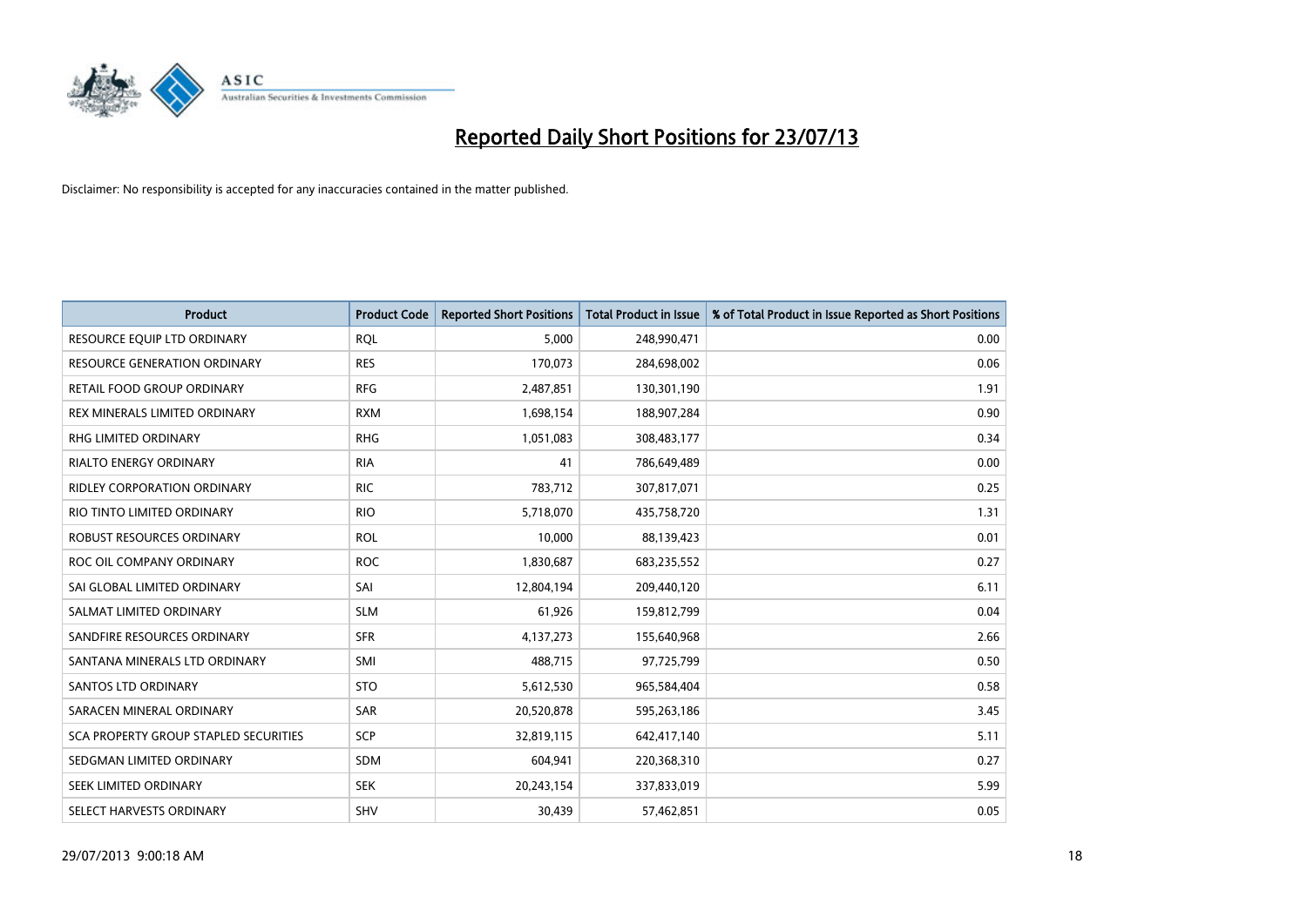

| <b>Product</b>                           | <b>Product Code</b> | <b>Reported Short Positions</b> | <b>Total Product in Issue</b> | % of Total Product in Issue Reported as Short Positions |
|------------------------------------------|---------------------|---------------------------------|-------------------------------|---------------------------------------------------------|
| SENEX ENERGY LIMITED ORDINARY            | SXY                 | 7,681,977                       | 1,140,804,837                 | 0.67                                                    |
| SERVCORP LIMITED ORDINARY                | SRV                 | 342                             | 98,432,275                    | 0.00                                                    |
| SERVICE STREAM ORDINARY                  | <b>SSM</b>          | 477,216                         | 283,418,867                   | 0.17                                                    |
| SEVEN GROUP HOLDINGS ORDINARY            | <b>SVW</b>          | 3,428,882                       | 308,160,281                   | 1.11                                                    |
| SEVEN WEST MEDIA LTD ORDINARY            | <b>SWM</b>          | 4,210,141                       | 999,160,872                   | 0.42                                                    |
| SIGMA PHARMACEUTICAL ORDINARY            | <b>SIP</b>          | 6,864,166                       | 1,135,152,441                 | 0.60                                                    |
| SIHAYO GOLD LIMITED ORDINARY             | <b>SIH</b>          | 1                               | 844,832,293                   | 0.00                                                    |
| SILEX SYSTEMS ORDINARY                   | <b>SLX</b>          | 1,831,317                       | 170,249,150                   | 1.08                                                    |
| SILVER CHEF LIMITED ORDINARY             | SIV                 | 54,227                          | 28,762,745                    | 0.19                                                    |
| SILVER LAKE RESOURCE ORDINARY            | <b>SLR</b>          | 10,688,576                      | 379,048,750                   | 2.82                                                    |
| SIMS METAL MGMT LTD ORDINARY             | SGM                 | 9,209,274                       | 204,314,281                   | 4.51                                                    |
| SINGAPORE TELECOMM. CHESS DEPOSITARY INT | SGT                 | 813,248                         | 193,182,091                   | 0.42                                                    |
| SIRIUS RESOURCES NL ORDINARY             | <b>SIR</b>          | 4,228,700                       | 226,270,167                   | 1.87                                                    |
| SIRTEX MEDICAL ORDINARY                  | <b>SRX</b>          | 588,191                         | 56,079,887                    | 1.05                                                    |
| SKILLED GROUP LTD ORDINARY               | <b>SKE</b>          | 5,051,813                       | 233,533,526                   | 2.16                                                    |
| <b>SLATER &amp; GORDON ORDINARY</b>      | SGH                 | 942                             | 197,109,265                   | 0.00                                                    |
| SMS MANAGEMENT. ORDINARY                 | <b>SMX</b>          | 1,824,749                       | 69,919,865                    | 2.61                                                    |
| SONIC HEALTHCARE ORDINARY                | <b>SHL</b>          | 8,135,845                       | 397,205,681                   | 2.05                                                    |
| SOUL PATTINSON (W.H) ORDINARY            | SOL                 | 83,558                          | 239,395,320                   | 0.03                                                    |
| SOUTH BOULDER MINES ORDINARY             | <b>STB</b>          | 15,728                          | 127,952,826                   | 0.01                                                    |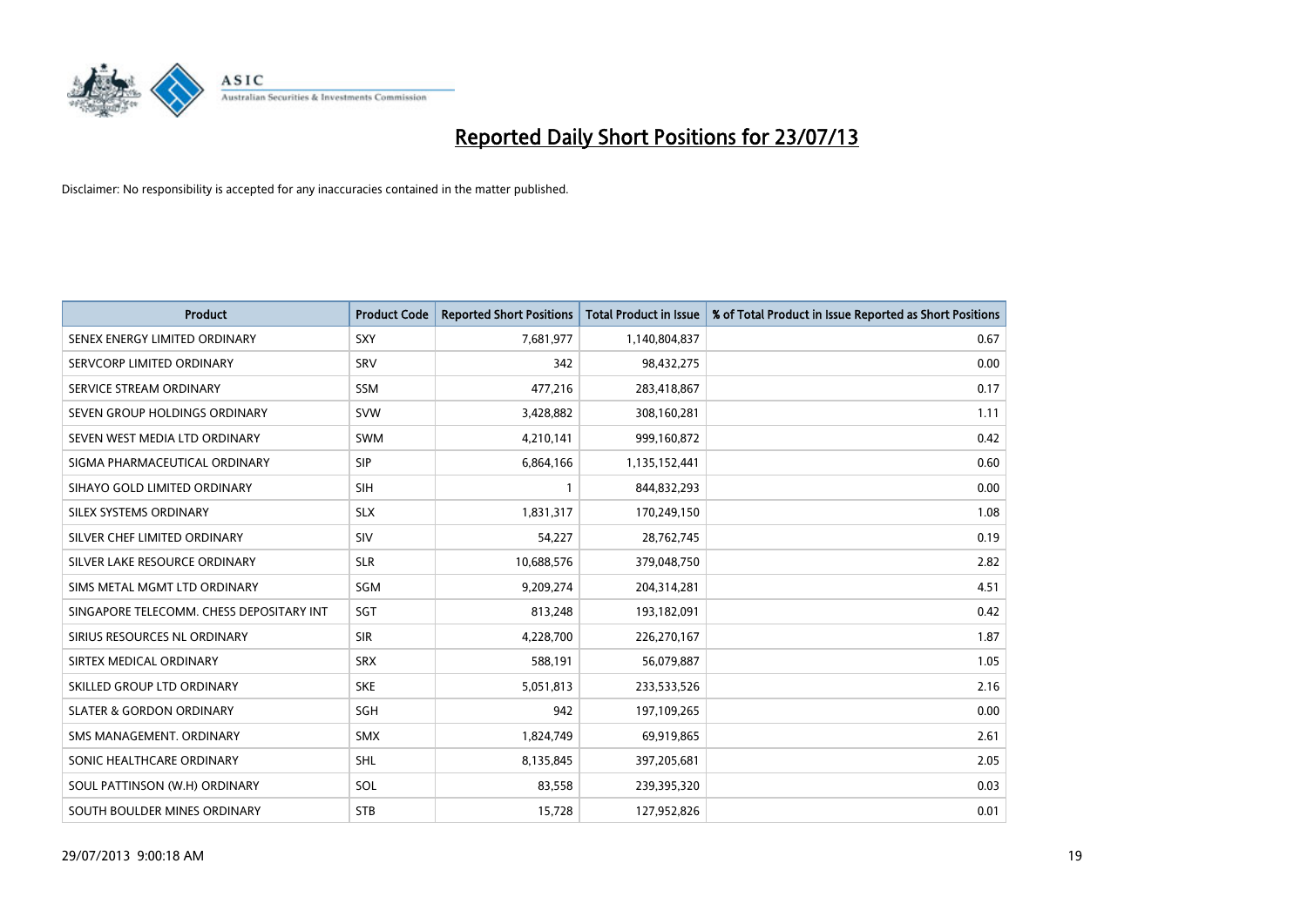

| <b>Product</b>                           | <b>Product Code</b> | <b>Reported Short Positions</b> | <b>Total Product in Issue</b> | % of Total Product in Issue Reported as Short Positions |
|------------------------------------------|---------------------|---------------------------------|-------------------------------|---------------------------------------------------------|
| SP AUSNET STAPLED SECURITIES             | <b>SPN</b>          | 36,641,137                      | 3,376,325,523                 | 1.09                                                    |
| SPARK INFRASTRUCTURE STAPLED NOTE & UNIT | SKI                 | 55,799,686                      | 1,326,734,264                 | 4.21                                                    |
| SPDR 200 FUND ETF UNITS                  | <b>STW</b>          | 39,582                          | 45,278,688                    | 0.09                                                    |
| SPECIALTY FASHION ORDINARY               | <b>SFH</b>          | 60,706                          | 192,236,121                   | 0.03                                                    |
| ST BARBARA LIMITED ORDINARY              | <b>SBM</b>          | 25,264,635                      | 488,074,077                   | 5.18                                                    |
| STARPHARMA HOLDINGS ORDINARY             | SPL                 | 15,490,144                      | 283,864,948                   | 5.46                                                    |
| STHN CROSS MEDIA ORDINARY                | <b>SXL</b>          | 8,319,743                       | 704,858,524                   | 1.18                                                    |
| STOCKLAND UNITS/ORD STAPLED              | <b>SGP</b>          | 7,147,171                       | 2,305,750,747                 | 0.31                                                    |
| STRAITS RES LTD. ORDINARY                | SRO                 | 45,650                          | 1,164,150,159                 | 0.00                                                    |
| <b>STW COMMUNICATIONS ORDINARY</b>       | SGN                 | 1,215,473                       | 403,828,512                   | 0.30                                                    |
| SUNCORP GROUP LTD ORDINARY               | <b>SUN</b>          | 7,662,984                       | 1,286,600,980                 | 0.60                                                    |
| SUNDANCE ENERGY ORDINARY                 | <b>SEA</b>          | 463,062                         | 462,600,237                   | 0.10                                                    |
| SUNDANCE RESOURCES ORDINARY              | <b>SDL</b>          | 47,820,471                      | 3,072,110,985                 | 1.56                                                    |
| SUNLAND GROUP LTD ORDINARY               | <b>SDG</b>          | 18,391                          | 189,417,674                   | 0.01                                                    |
| SUPER RET REP LTD ORDINARY               | <b>SUL</b>          | 898,885                         | 196,472,811                   | 0.46                                                    |
| SYD AIRPORT STAPLED US PROHIBIT.         | <b>SYD</b>          | 17,270,081                      | 1,861,210,782                 | 0.93                                                    |
| SYRAH RESOURCES ORDINARY                 | <b>SYR</b>          | 577,391                         | 147,867,623                   | 0.39                                                    |
| TABCORP HOLDINGS LTD ORDINARY            | <b>TAH</b>          | 19,361,724                      | 744,885,690                   | 2.60                                                    |
| TANAMI GOLD NL ORDINARY                  | <b>TAM</b>          | 178,918                         | 587,548,523                   | 0.03                                                    |
| TAP OIL LIMITED ORDINARY                 | <b>TAP</b>          | 226,091                         | 241,608,606                   | 0.09                                                    |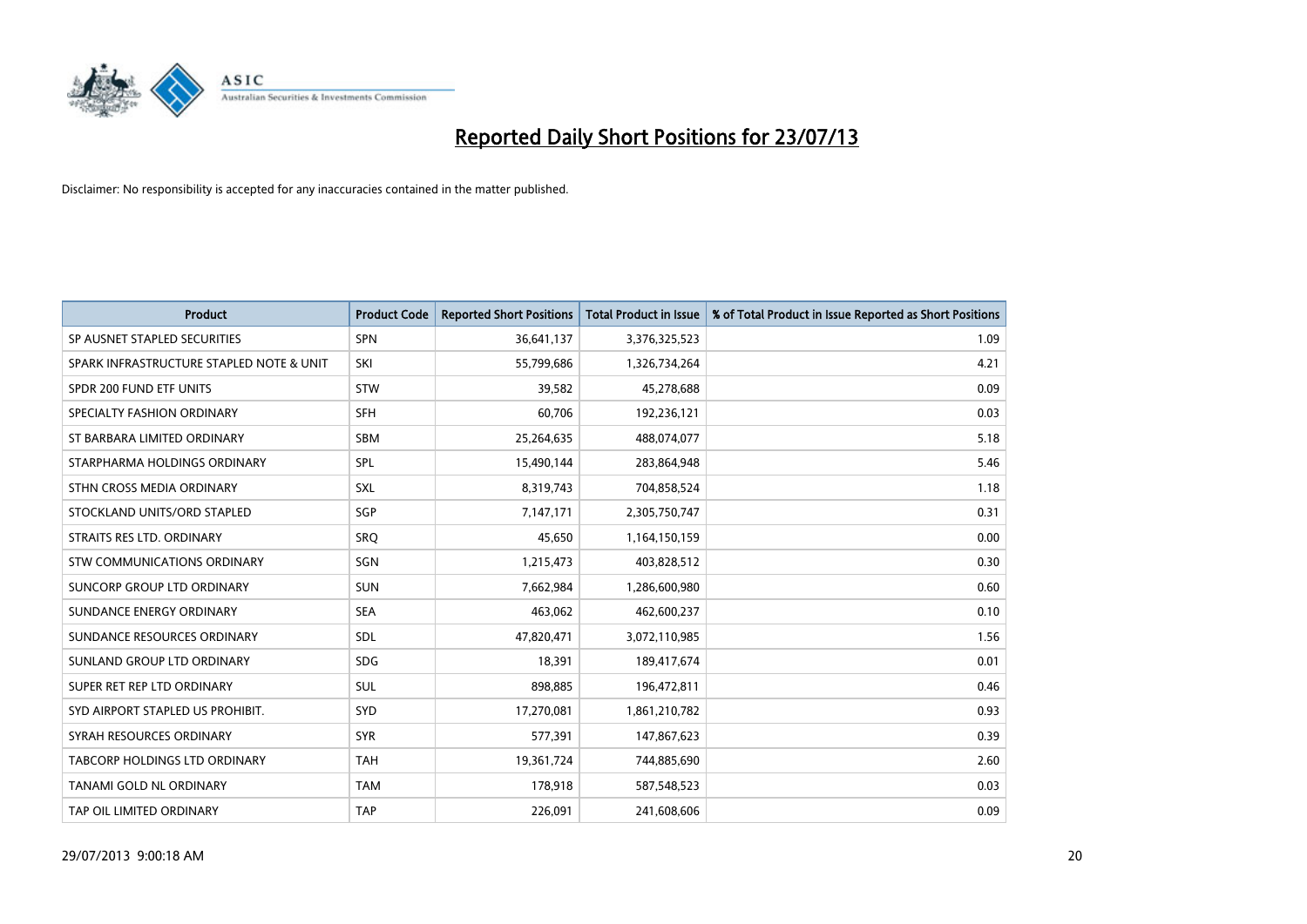

| <b>Product</b>                        | <b>Product Code</b> | <b>Reported Short Positions</b> | <b>Total Product in Issue</b> | % of Total Product in Issue Reported as Short Positions |
|---------------------------------------|---------------------|---------------------------------|-------------------------------|---------------------------------------------------------|
| TASSAL GROUP LIMITED ORDINARY         | <b>TGR</b>          | 255,986                         | 146,304,404                   | 0.17                                                    |
| TATTS GROUP LTD ORDINARY              | <b>TTS</b>          | 16,582,480                      | 1,402,708,406                 | 1.18                                                    |
| <b>TELECOM CORPORATION ORDINARY</b>   | <b>TEL</b>          | 11,453,770                      | 1,817,088,869                 | 0.63                                                    |
| TELSTRA CORPORATION. ORDINARY         | <b>TLS</b>          | 55,039,895                      | 12,443,074,357                | 0.44                                                    |
| TEN NETWORK HOLDINGS ORDINARY         | <b>TEN</b>          | 124,327,354                     | 2,586,970,845                 | 4.81                                                    |
| TERANGA GOLD CORP CDI 1:1             | TGZ                 | 84,605                          | 133,042,143                   | 0.06                                                    |
| THE REJECT SHOP ORDINARY              | <b>TRS</b>          | 1,792,809                       | 28,826,248                    | 6.22                                                    |
| THE TRUST COMP LTD ORDINARY           | <b>TRU</b>          | 2,468                           | 33,657,334                    | 0.01                                                    |
| THORN GROUP LIMITED ORDINARY          | <b>TGA</b>          | 47,710                          | 147,712,799                   | 0.03                                                    |
| <b>TIGER RESOURCES ORDINARY</b>       | <b>TGS</b>          | 878,202                         | 674,770,269                   | 0.13                                                    |
| TOLL HOLDINGS LTD ORDINARY            | <b>TOL</b>          | 33,644,392                      | 717,133,875                   | 4.69                                                    |
| TOX FREE SOLUTIONS ORDINARY           | <b>TOX</b>          | 907,440                         | 132,519,859                   | 0.68                                                    |
| TPG TELECOM LIMITED ORDINARY          | <b>TPM</b>          | 1,059,909                       | 793,808,141                   | 0.13                                                    |
| <b>TRADE ME GROUP ORDINARY</b>        | <b>TME</b>          | 351,371                         | 396,017,568                   | 0.09                                                    |
| <b>TRANSFIELD SERVICES ORDINARY</b>   | <b>TSE</b>          | 27,964,026                      | 512,457,716                   | 5.46                                                    |
| TRANSPACIFIC INDUST. ORDINARY         | <b>TPI</b>          | 7,502,751                       | 1,578,563,490                 | 0.48                                                    |
| TRANSURBAN GROUP TRIPLE STAPLED SEC.  | <b>TCL</b>          | 1,556,556                       | 1,481,594,818                 | 0.11                                                    |
| TREASURY WINE ESTATE ORDINARY         | <b>TWE</b>          | 17,623,075                      | 647,227,144                   | 2.72                                                    |
| TROY RESOURCES LTD ORDINARY           | <b>TRY</b>          | 1,850,437                       | 164,568,698                   | 1.12                                                    |
| TWENTY-FIRST FOX INC A NON-VOTING CDI | <b>FOXLV</b>        | 1,771,819                       | 1,517,644,111                 | 0.12                                                    |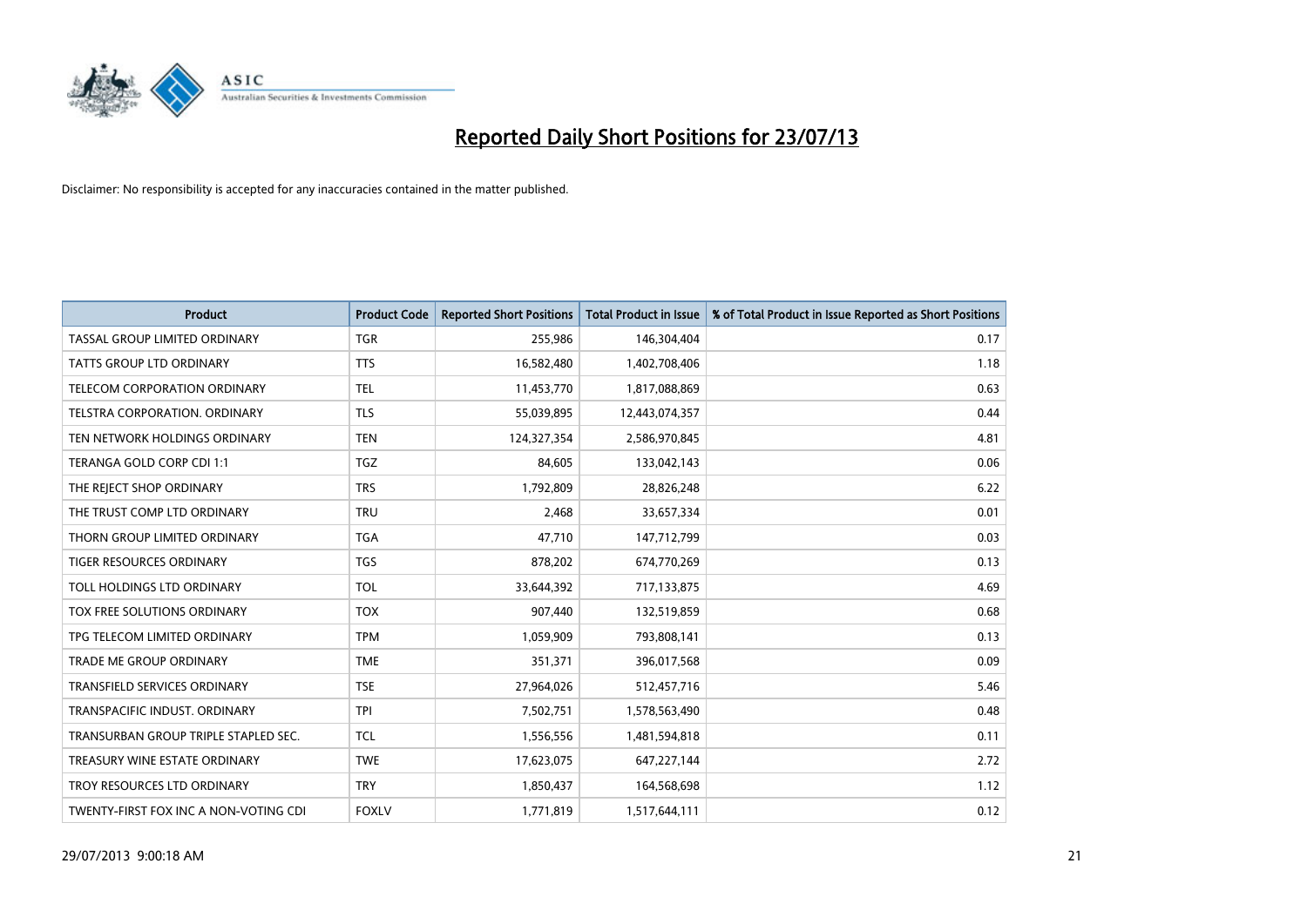

| <b>Product</b>                         | <b>Product Code</b> | <b>Reported Short Positions</b> | <b>Total Product in Issue</b> | % of Total Product in Issue Reported as Short Positions |
|----------------------------------------|---------------------|---------------------------------|-------------------------------|---------------------------------------------------------|
| TWENTY-FIRST FOX INC B VOTING CDI      | <b>FOX</b>          | 300,379                         | 798,520,953                   | 0.04                                                    |
| <b>UGL LIMITED ORDINARY</b>            | UGL                 | 15,384,348                      | 166,511,240                   | 9.24                                                    |
| UXC LIMITED ORDINARY                   | <b>UXC</b>          | 639,033                         | 308,806,649                   | 0.21                                                    |
| VIRGIN AUS HLDG LTD ORDINARY           | <b>VAH</b>          | 78,672,473                      | 2,581,231,776                 | 3.05                                                    |
| <b>VIRTUS HEALTH LTD ORDINARY</b>      | <b>VRT</b>          | 319,491                         | 79,536,601                    | 0.40                                                    |
| <b>VOCUS COMMS LTD ORDINARY</b>        | <b>VOC</b>          | 22,920                          | 78,546,557                    | 0.03                                                    |
| <b>WATPAC LIMITED ORDINARY</b>         | <b>WTP</b>          | 77,138                          | 184,332,526                   | 0.04                                                    |
| <b>WDS LIMITED ORDINARY</b>            | <b>WDS</b>          | $\overline{7}$                  | 144,740,614                   | 0.00                                                    |
| WEBIET LIMITED ORDINARY                | <b>WEB</b>          | 1,390,305                       | 79,397,959                    | 1.75                                                    |
| WESFARMERS LIMITED ORDINARY            | <b>WES</b>          | 25,456,606                      | 1,006,671,453                 | 2.53                                                    |
| WESFARMERS LIMITED PARTIALLY PROTECTED | <b>WESN</b>         | 116,112                         | 150,522,145                   | 0.08                                                    |
| <b>WESTERN AREAS LTD ORDINARY</b>      | <b>WSA</b>          | 20,265,690                      | 196,843,803                   | 10.30                                                   |
| WESTERN DESERT RES. ORDINARY           | <b>WDR</b>          | 2,215,849                       | 392,493,317                   | 0.56                                                    |
| WESTFIELD GROUP ORD/UNIT STAPLED SEC   | <b>WDC</b>          | 6,447,087                       | 2,169,560,150                 | 0.30                                                    |
| WESTFIELD RETAIL TST UNIT STAPLED      | <b>WRT</b>          | 14,581,992                      | 3,054,166,195                 | 0.48                                                    |
| <b>WESTPAC BANKING CORP ORDINARY</b>   | <b>WBC</b>          | 25,973,792                      | 3,103,729,084                 | 0.84                                                    |
| WHITE ENERGY COMPANY ORDINARY          | <b>WEC</b>          | 42,413                          | 322,974,494                   | 0.01                                                    |
| <b>WHITEHAVEN COAL ORDINARY</b>        | <b>WHC</b>          | 104, 107, 248                   | 1,025,692,710                 | 10.15                                                   |
| WHK GROUP LIMITED ORDINARY             | <b>WHG</b>          | 1,508,249                       | 269,665,096                   | 0.56                                                    |
| WIDE BAY AUST LTD ORDINARY             | <b>WBB</b>          | 5,782                           | 36,238,600                    | 0.02                                                    |